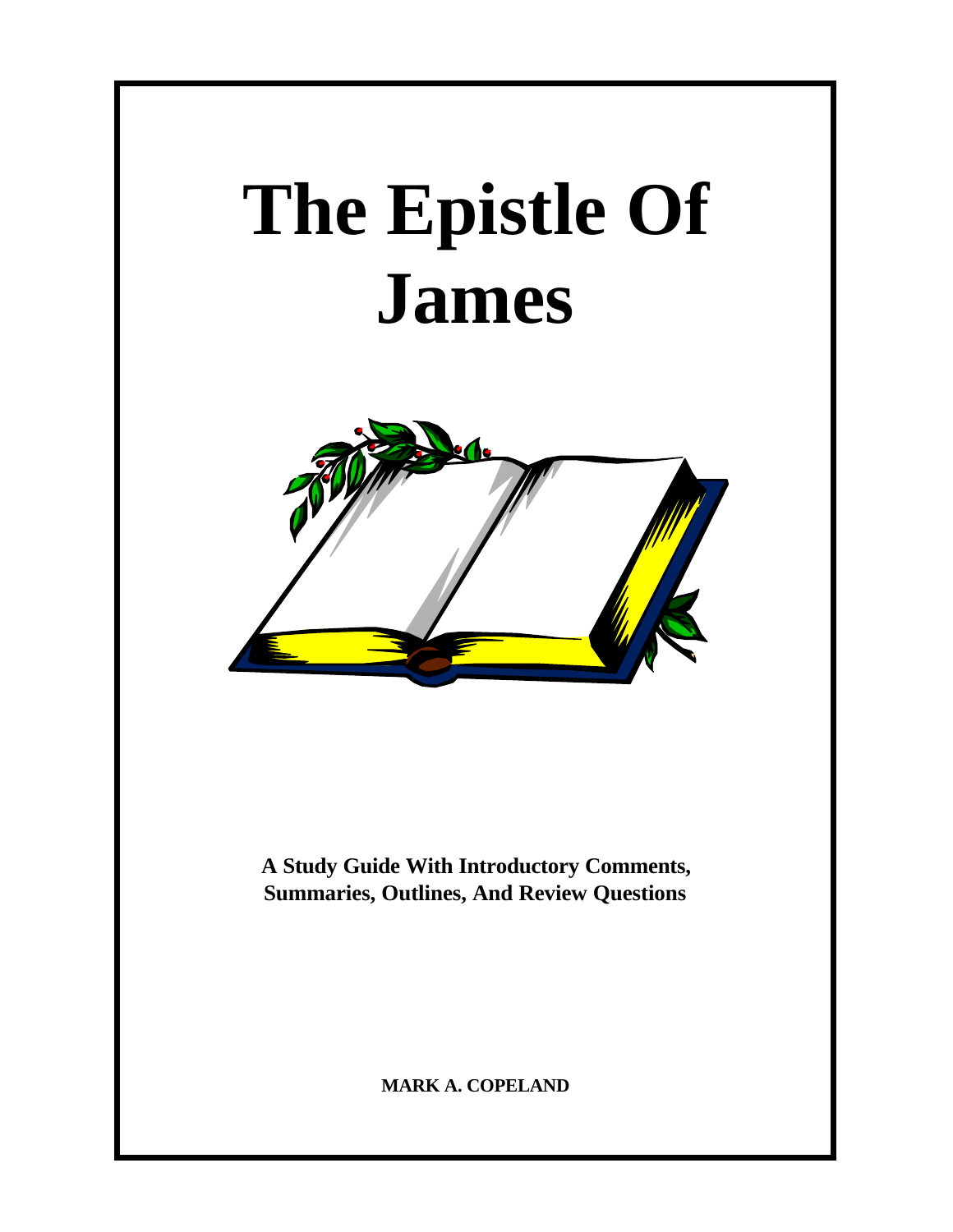# **The Epistle Of James Table Of Contents**

| <b>Introduction</b>  | 3  |
|----------------------|----|
| <b>Chapter One</b>   | 7  |
| <b>Chapter Two</b>   | 11 |
| <b>Chapter Three</b> | 14 |
| <b>Chapter Four</b>  | 17 |
| <b>Chapter Five</b>  | 20 |

This study guide was developed in preparation for teaching adult Bible classes.

- The objectives for each section are usually things I plan to emphasize during the class.
- w I have found that summarizing and outlining helps me to better understand the Word of God. It is a practice I highly recommend to others.
- I generally delete the answers to the review questions before printing the material and giving it to the students. But that you might know what answers were intended by the questions, I have included them in these guides.

This material is from **ExecutableOutlines.com**, a web site containing sermon outlines and Bible studies by Mark A. Copeland. Visit the web site to browse or download additional material for church or personal use.

The outlines were developed in the course of my ministry as a preacher of the gospel. Feel free to use them as they are, or adapt them to suit your own personal style. To God be the glory!

# **Executable Outlines, Copyright © Mark A. Copeland, 2001 MarkCopeland@aol.com**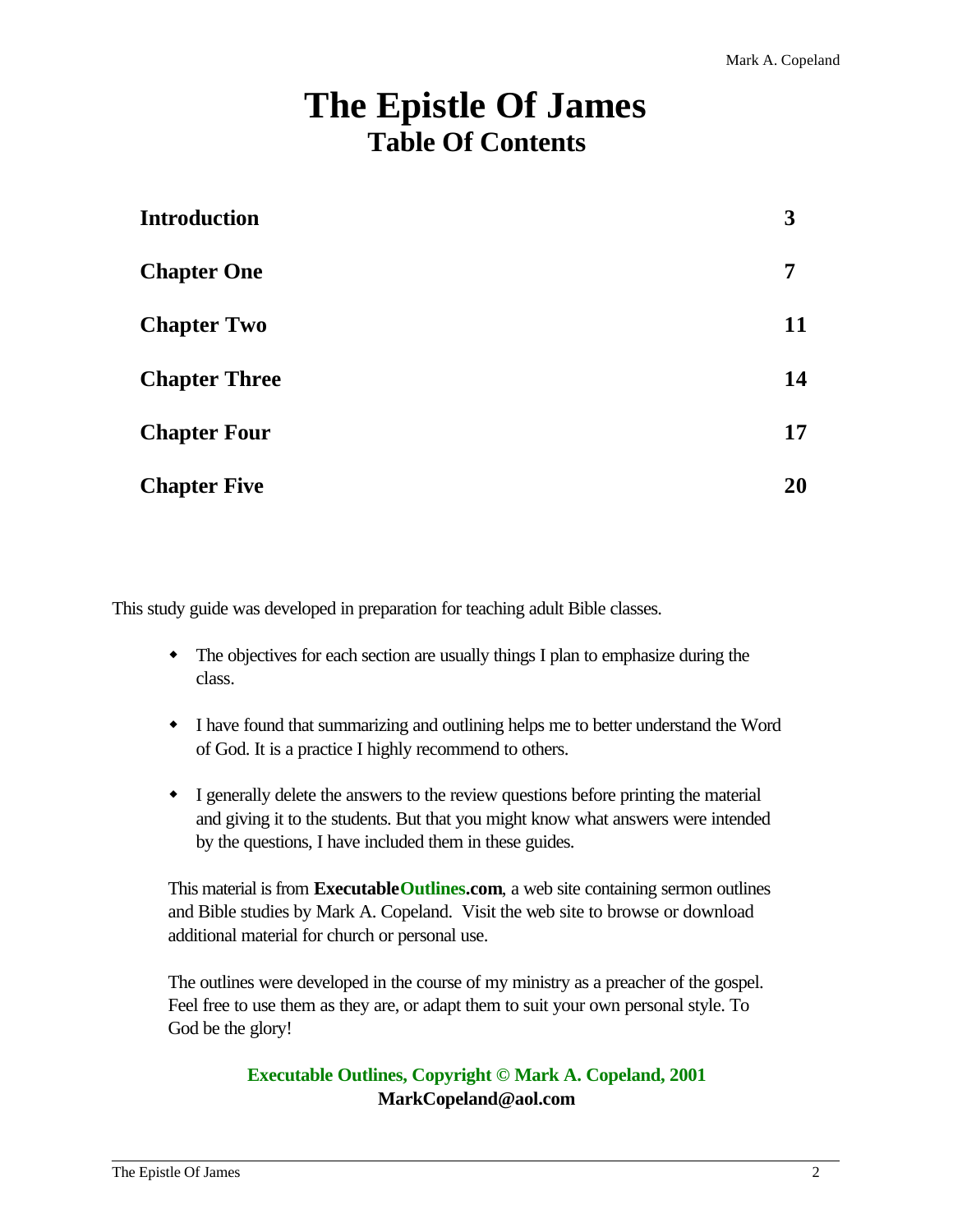# **The Epistle Of James Introduction**

# **AUTHOR**

James, who identifies himself as "a bondservant of God and of the Lord Jesus Christ" (**1:1**). There are four men who bear this name in the New Testament:

- w **James, son of Zebedee and brother of John** A fisherman called by Christ (**Mt 4:17-22**) who later became an apostle (**Mt 10:2**). Together with John, they were nicknamed "Sons of Thunder" because of their impulsiveness (cf. **Mk 3:17** with **Lk 9:51-56**). He was killed by Herod in 44 A.D. (**Ac 12:1-2**).
- w **James, son of Alphaeus** Another one of the apostles (**Mt 10:3; Ac 1:12**), about whom very little is known. He may be "James the younger," whose mother, Mary, was among the women at Jesus' crucifixion and tomb (**Mt 27:56; Mk 15:40; 16:1; Lk 24:10**). In **Jn 19:25**, this Mary is called the wife of Cleophas, perhaps to be identified with Alphaeus.
- w **James, father of Judas the apostle** Even more obscure, one of the few references to him is **Lk 6:16**.
- w **James, the brother of our Lord** A half-brother of our Lord (**Mt 13:55**), who did not believe in his brother at first (**Jn 7:5**). He became a disciple following the resurrection (**1 Co 15:7; Ac 1:14**) and gained prominence in the church at Jerusalem (**Ga 2:9**). As evidence of his prominence, Peter sent him a special message following his own release from prison (**Ac 12:17**). James also played an important role in the conference at Jerusalem (**Ac 15:13-33**), and Paul brought him greetings upon arriving at Jerusalem (**Ac 21:18-19**).

**"James, the Lord's brother"** (**Ga 1:19**) is most likely the author of this epistle. Tradition describes James as a man of prayer, which may explain the emphasis on prayer in his letter. It was said that he prayed so much, his knees were as hard as those on a camel. He was martyred in 62 A.D., either by being cast down from the temple, or beaten to death with clubs. It is reported that as he died, he prayed as did Jesus, "Father, forgive them, for they know not what they do."

# **RECIPIENTS**

The epistle is addressed to "the twelve tribes which are scattered abroad" (**1:1**). This naturally leads one to think of Jews (**Ac 26:6-7**) living outside the land of Palestine. Since the Assyrian and Babylonian captivities, many Jews were scattered throughout different nations (**Ac 2:5-11**). While Jews, the epistle makes it clear that they were also brethren in the Lord, i.e., they were **Jewish Christians**. Nineteen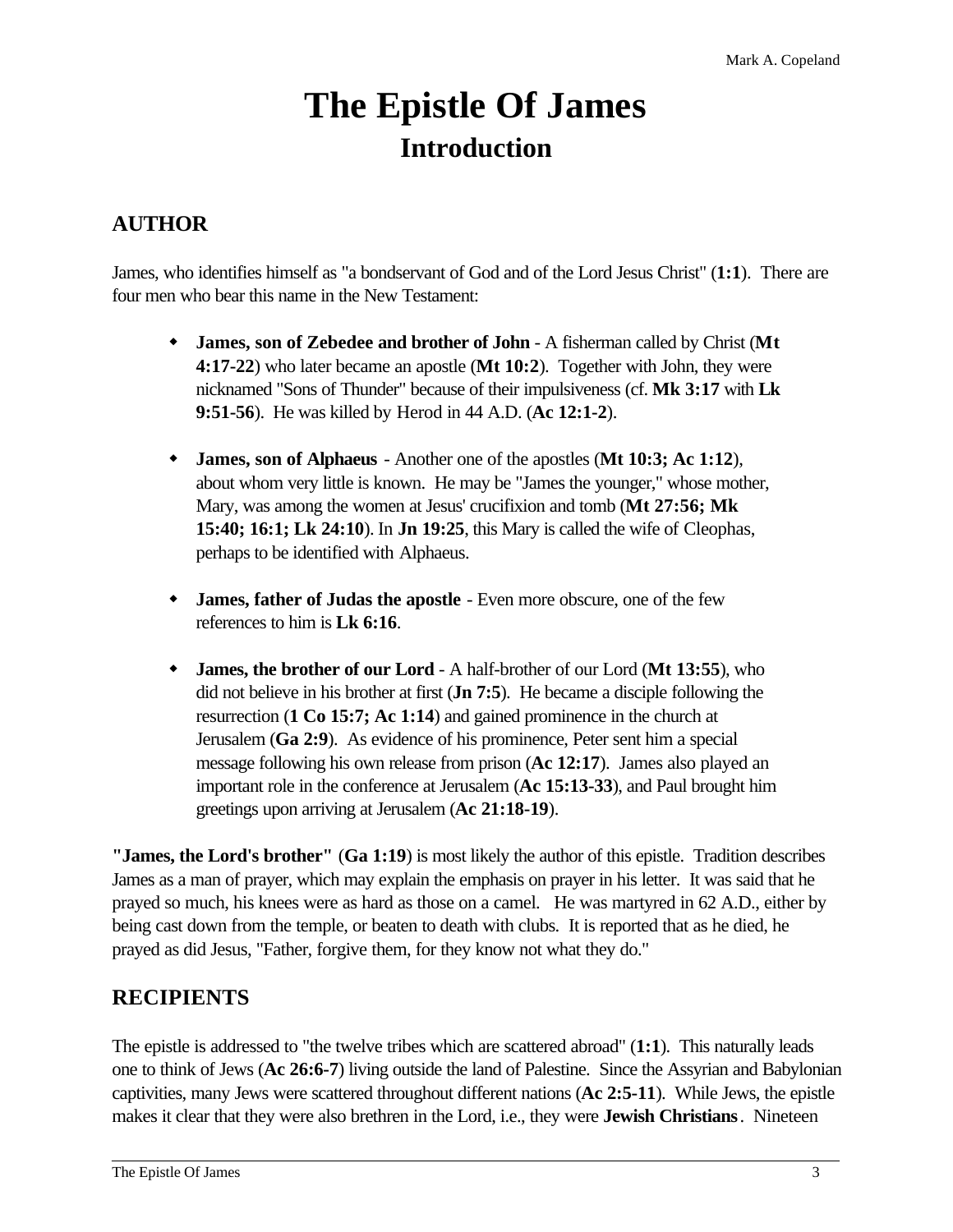times James calls them "brethren" and at least one time he definitely means those who were brethren "in the Lord" (**2:1**).

It appears many of these Jewish Christians were poor and oppressed. Being Jews, they would often be rejected by the Gentiles. As Jewish Christians, they would also be rejected by many of their own countrymen. The letter indicates that most were poor, and some were being oppressed by the rich (**2:6-7**). Because it was not addressed to a single church or individual, it has been categorized a "General" or "Catholic" (universal) epistle along with 1 and 2 Peter, 1 John, and Jude.

# **TIME AND PLACE OF WRITING**

With no mention of the Jerusalem conference recorded in Acts 15 (A.D. 49), and the use of the word "synagogue" (assembly, **2:2**), **A.D. 48-50** is the date commonly given for this epistle. This would make it the first book of the New Testament written. If James, the Lord's brother, is the author, then he probably wrote it in **Jerusalem**.

# **PURPOSE OF THE EPISTLE**

The epistle deals with a variety of themes, with an emphasis upon practical aspects of the Christian life. Some of the subjects include handling trials and temptations, practicing pure religion, understanding the relation between faith and works, the proper use of the tongue and display of true wisdom, being a friend of God rather than a friend of the world, and the value of humility, patience and prayer.

While these may appear unrelated, they are crucial to the growth and development of the Christian. For this reason, I suggest that James' purpose was:

# **TO INSTRUCT CHRISTIANS CONCERNING TRUE AND PRACTICAL RELIGION**

In this epistle is a call to be doers of the Word, manifesting a living faith through one's works. In 108 verses, there are 54 imperatives (commands), prompting some to call James "the Amos of the New Testament."

# **KEY VERSE: James 1:22**

*"But be doers of the word, and not hearers only, deceiving yourselves."*

# **BRIEF OUTLINE**

# **SALUTATION (1:1)**

# **I. TRUE RELIGION ENDURES TRIALS AND TEMPTATIONS (1:2-18)**

# **A. WITH JOY AND PATIENCE (1:2-4)**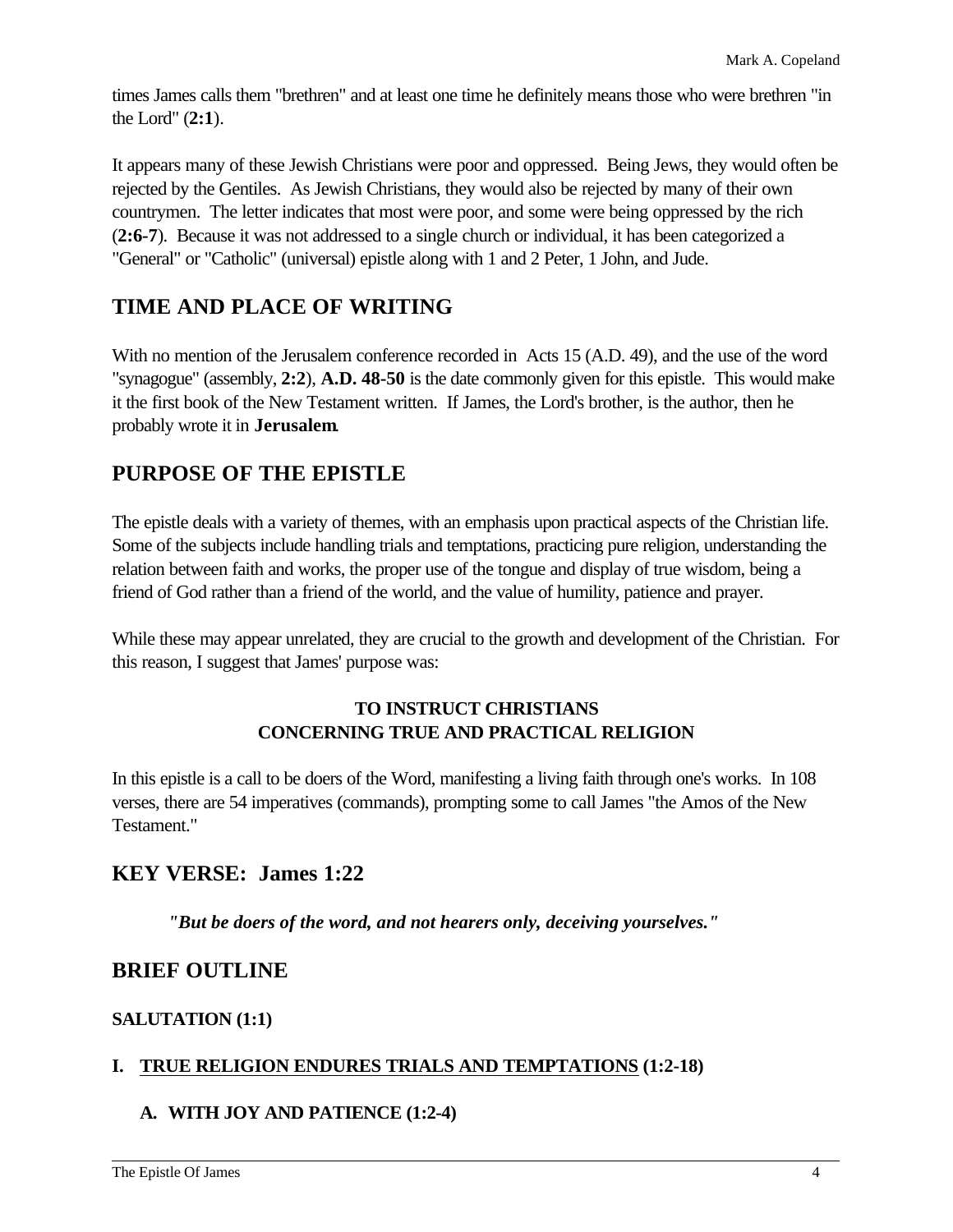- **B. WITH WISDOM FROM GOD (1:5-8)**
- **C. WITH A PROPER PERSPECTIVE (1:9-11)**
- **D. WITH AN UNDERSTANDING OF TEMPTATION (1:12-15)**
- **E. WITH AN AWARENESS OF THE FATHER'S GOODNESS (1:16-18)**

#### **II. TRUE RELIGION CONSISTS OF DOING, NOT JUST HEARING (1:19-2:26)**

- **A. ONE SHOULD BE SWIFT TO HEAR (1:19-20)**
- **B. ONE SHOULD NOT BE HEARERS ONLY, BUT DOERS (1:21-27)**
- **C. ONE SHOULD NOT SHOW PERSONAL FAVORITISM (2:1-13)**
- **D. ONE SHOULD SHOW THEIR FAITH BY THEIR WORKS (2:14-26)**

#### **III.TRUE RELIGION DISPLAYS WISDOM, NOT JUST SPEAKING (3:1-18)**

- **A. DANGER OF THE TONGUE (3:1-12)**
- **B. DIFFERENCE BETWEEN HEAVENLY AND EARTHLY WISDOM (3:13-18)**
- **IV. TRUE RELIGION BEFRIENDS GOD THROUGH HUMILITY (4:1-17)**
	- **A. HOW TO BE AN ENEMY OF GOD (4:1-6)**
	- **B. HOW TO DRAW NEAR TO GOD (4:7-17)**
- **V. TRUE RELIGION BLESSED THROUGH PATIENCE, PRAYER AND LOVE (5:1-20)**
	- **A. THE CURSE OF RICH OPPRESSORS (5:1-6)**
	- **B. THE BLESSING OF PATIENCE (5:7-12)**
	- **C. THE BLESSING OF PRAYER (5:13-18)**
	- **D. THE BLESSING OF LOVE FOR THE ERRING (5:19-20)**

# **REVIEW QUESTIONS FOR THE INTRODUCTION**

- **1) What four men bore the name of James in the New Testament?**
	- James, the brother of John
	- James, the son of Alphaeus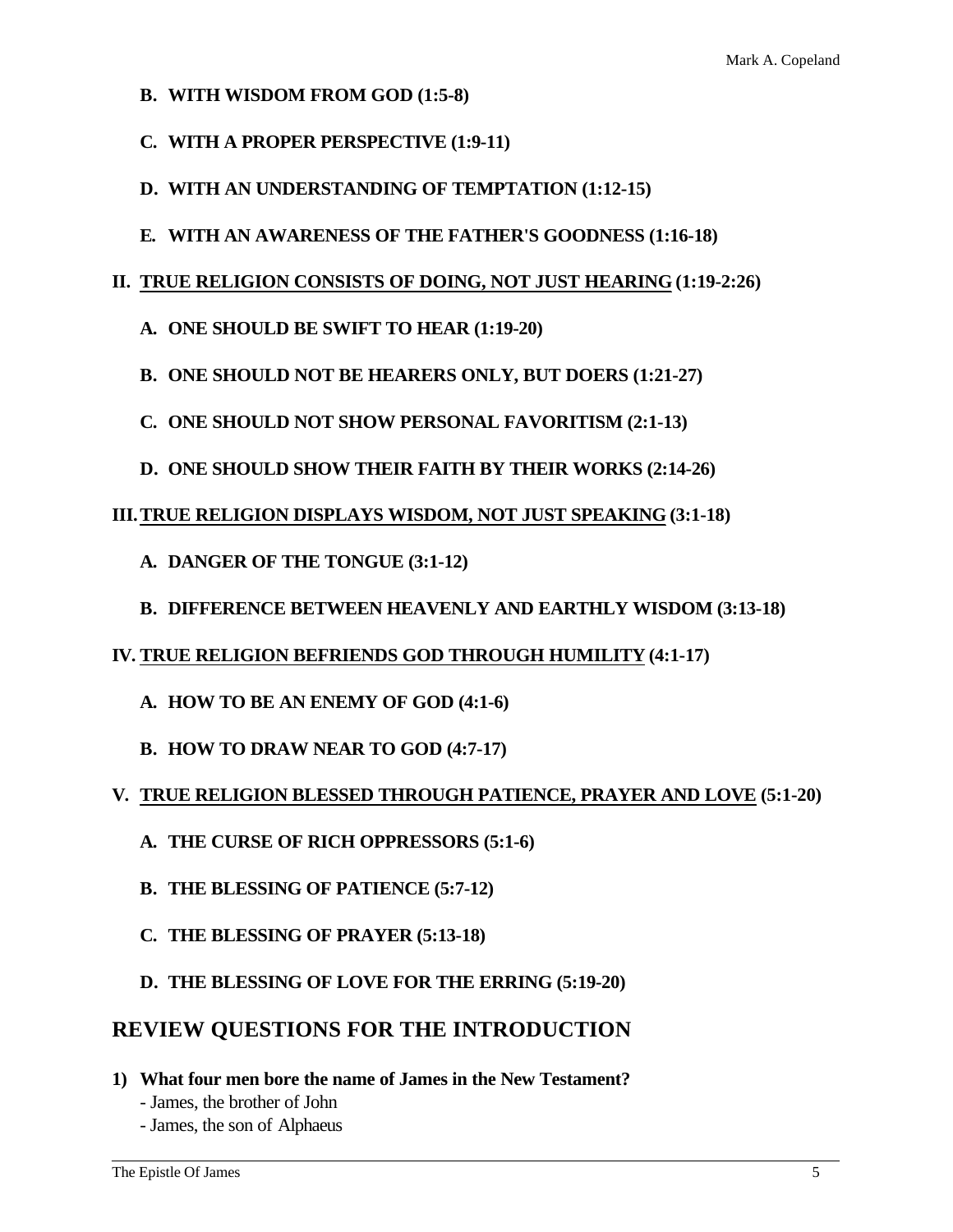- James, the father of Judas

- James, the brother of our Lord
- **2) Which one is most likely the author of the epistle?** - James, the Lord's brother
- **3) To whom was this epistle addressed? (1:1)** - The twelve tribes which are scattered abroad
- **4) From the epistle itself, who were the original recipients? (cf. 2:1)** - Jewish Christians
- **5) What is this epistle commonly called, along with 1 & 2 Peter, 1 John, and Jude? Why?** - A "general" or "catholic" epistle
	- Because it is not addressed to a particular church or individual, but to Christians in general
- **6) When was this epistle likely written? From where?** - A.D. 48-50
	- Jerusalem
- **7) As suggested in the introduction, what is the purpose of this epistle?** - To instruct Christians concerning true and practical religion
- **8) What might serve as the "key verse" of this epistle?** - James 1:22
- **9) According to the outline above, what are the main points in this epistle?**
	- True religion endures trials and temptations (1:1-18)
	- True religion consists of doing, not just hearing (1:19-2:26)
	- True religion displays wisdom, not just speaking (3:1-18)
	- True religion befriends God through humility (4:1-17)
	- True religion blessed through patience, prayer and love (5:1-20)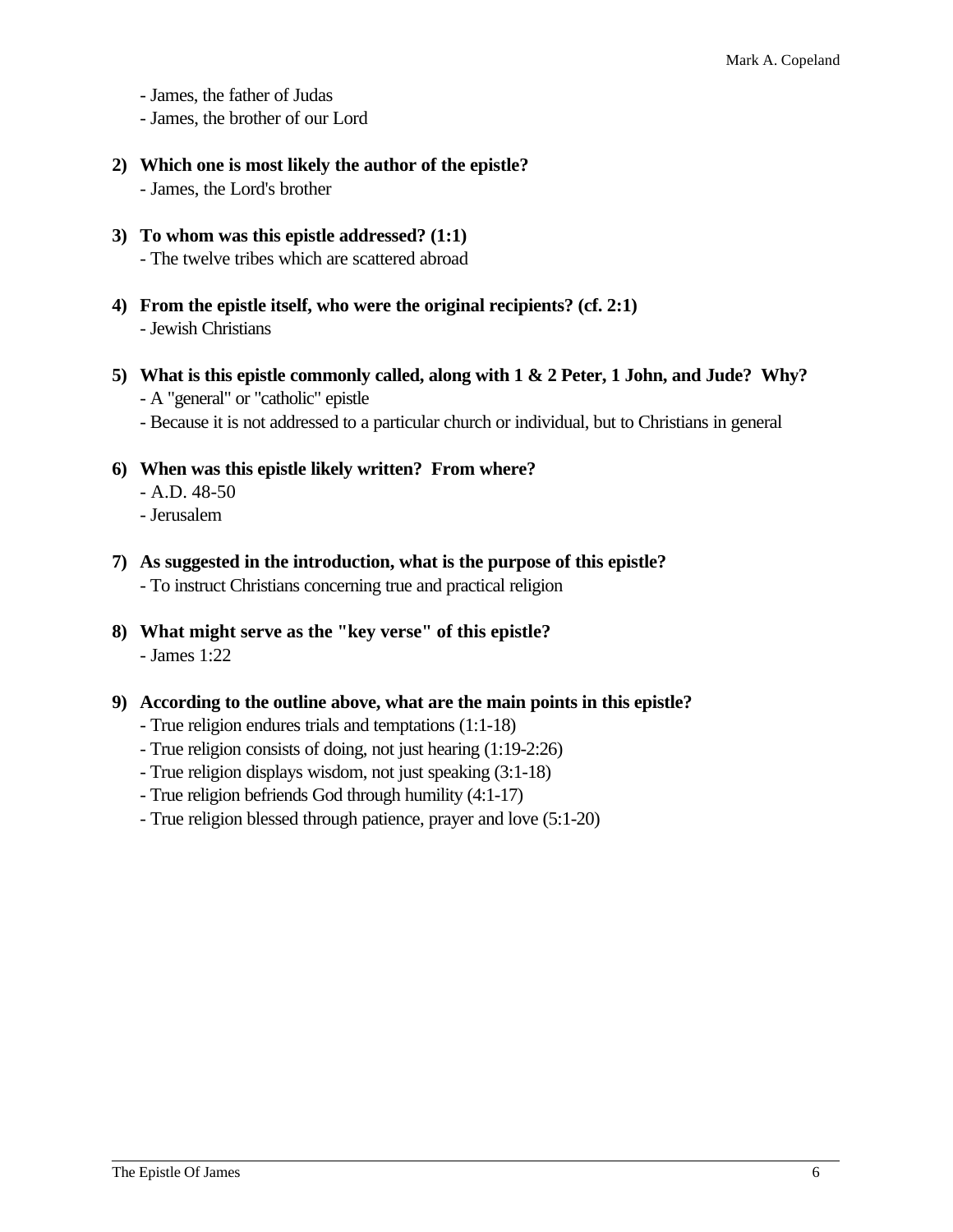# **The Epistle Of James Chapter One**

# **OBJECTIVES IN STUDYING THIS CHAPTER**

- 1) To appreciate the value of enduring trials
- 2) To understand how sin develops, from temptation to death (separation from God)
- 3) To note the importance of being doers of the Word, and practitioners of religion that is pure and undefiled before God

# **SUMMARY**

Following a simple and humble salutation (**1**), James begins his epistle with a call to view trials as occasions to rejoice, understanding they can produce patience which leads to maturity (**2-5**). If wisdom is needed, he counsels his readers to ask God with faith and no doubting (**5-8**). In the meantime, the poor are encouraged to rejoice in their exaltation, while the rich are to be thankful for their humiliation (**9-11**).

Motivation to endure temptation is given, along with an explanation as to the true source of temptations and the development of sin which leads to spiritual death (**12-15**). Let no one be deceived, God is not the source of temptation, but the Father of every good and perfect gift which comes down from above, who has brought us forth that we might be the firstfruits of His creation (**16-18**).

With admonitions to be swift to hear, slow to speak, and slow to wrath, James then expounds upon a major theme of this epistle: to be doers of the word and not hearers only. Illustrating the folly of being a hearer only, he contrasts the difference between religion that is useless and that which is pure and undefiled before God (**19-27**).

# **OUTLINE**

# **SALUTATION (1)**

# **I. TRUE RELIGION ENDURES TRIALS AND TEMPTATIONS (2-18)**

# **A. WITH JOY AND PATIENCE (2-4)**

- 1. Knowing that the testing of your faith produces patience
- 2. Letting patience produce its perfect work
	- a. That you may be perfect and complete
		- b. That you may lack nothing

# **B. WITH WISDOM FROM GOD (5-8)**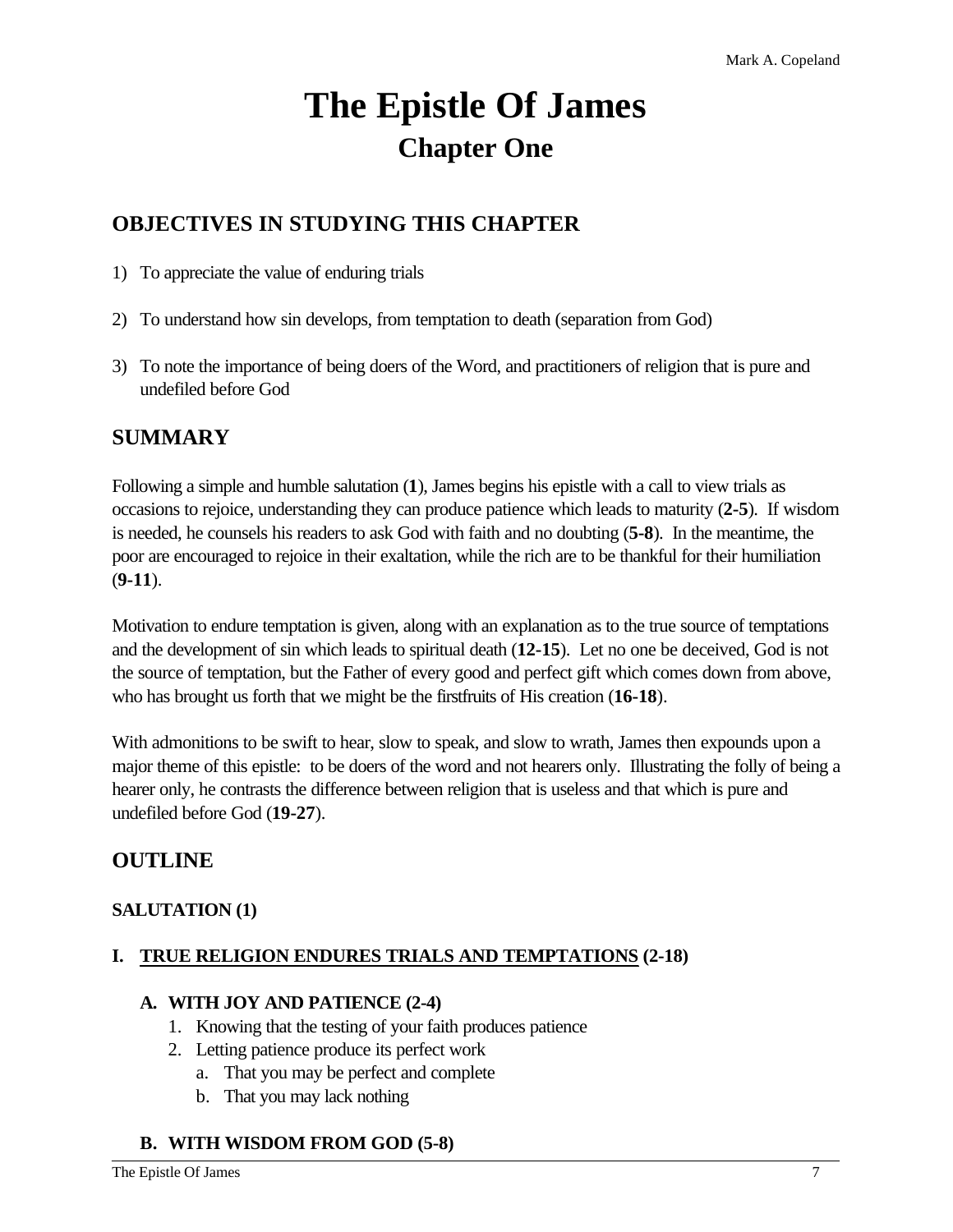- 1. If you lack wisdom, ask God
	- a. Who gives to all liberally and without reproach
	- b. It will be given to you
- 2. But ask in faith, with no doubting; for he who doubts...
	- a. Is like a wave of the sea driven and tossed by the wind
	- b. Should not suppose that he will receive anything from the Lord
	- c. Is a double-minded man, unstable in all his ways

# **C. WITH A PROPER PERSPECTIVE (9-11)**

- 1. If a lowly brother, glory in your exaltation
- 2. If rich, glory in your humiliation
	- a. For as the flower of the field you will pass away, as the grass withers with the burning heat of the rising sun
	- b. So the rich man will fade away in his pursuits

# **D. WITH AN UNDERSTANDING OF TEMPTATION (12-15)**

- 1. The man who endures temptation will be blessed
	- a. For he will receive the crown of life when he is proven
	- b. Which the Lord has promised to those who love Him
- 2. Temptations do not come from God
	- a. God cannot be tempted by evil
	- b. He does not tempt anyone
- 3. The source of temptations
	- a. One is tempted when drawn away by his own desires and is enticed
	- b. When desire has conceived, it gives birth to sin
	- c. Sin, when full-grown, brings forth death

# **E. WITH AN AWARENESS OF THE FATHER'S GOODNESS (16-18)**

- 1. Do not be deceived, beloved brethren
- 2. Every good and perfect gift is from above
	- a. Coming down from the Father of lights
	- b. With whom there is no variation or shadow of turning
- 3. Of His own will He brought us forth
	- a. By the word of truth
	- b. That we might be a kind of firstfruits of His creatures

# **II. TRUE RELIGION CONSISTS OF DOING, NOT JUST HEARING (19-27)**

# **A. ONE SHOULD BE SWIFT TO HEAR (19-20)**

- 1. Let every one be swift to hear, slow to speak, slow to wrath
- 2. For the wrath of man does not produce the righteousness of God

# **B. ONE SHOULD NOT BE HEARERS ONLY, BUT DOERS (21-27)**

- 1. What to lay aside, and what to receive
	- a. Lay aside all filthiness and overflow of wickedness
	- b. Receive with meekness the implanted word, which is able to save your souls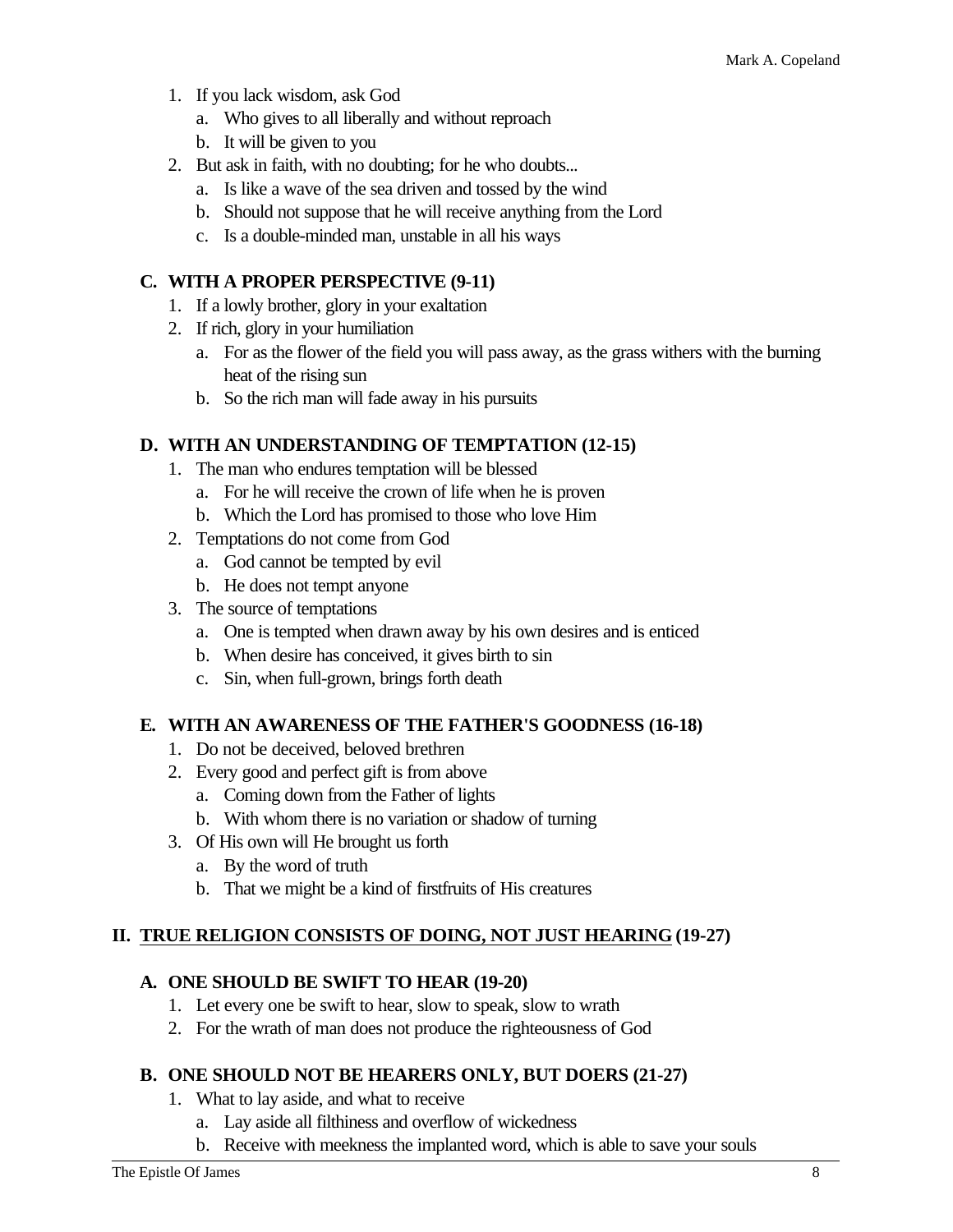- 2. Be doers of the word, and not hearers only
	- a. Otherwise you deceive yourselves
	- b. You are like a man who after looking in mirror soon forgets what he looked like
- 3. One who looks into the perfect law of liberty and continues in it...
	- a. Is not a forgetful hearer, but a doer of the work
	- b. Will be blessed in what he does
- 4. Your religion is useless...
	- a. If you think you're religious, but do not bridle your tongue
	- b. You deceive only your heart
- 5. Pure and undefiled religion before God and the Father is this...
	- a. To visit orphans and widows in their trouble
	- b. To keep oneself unspotted from the world

# **REVIEW QUESTIONS FOR THE CHAPTER**

#### **1) What are the main points of this chapter?**

- True religion endures trials and temptations (1-18)
- True religion consists of doing, not just hearing (19-27)
- **2) How should Christians view trials in their life? Why? (2-3)**
	- An occasion in which to rejoice
	- Knowing that testing one's faith produces patience

# **3) What is the value of developing patience? (4)**

- It helps to make one perfect and complete, lacking nothing

- **4) If we lack wisdom, what should we do? Why? How? (5-6)**
	- Ask of God
	- He gives to all liberally and without reproach
	- In faith, with no doubting

# **5) What is one who doubts like? What can he expect? Why? (6-8)**

- Like the wave of the sea driven and tossed by the wind
- To receive nothing from the Lord
- He is double-minded, and unstable in all his ways

# **6) In what should the lowly brother glory? The rich man? (9-10)**

- His exaltation
- His humiliation

# **7) What is the rich man like in his pursuits? (10-11)**

- A flower of the field that soon withers with the heat of the rising sun

**8) When is the man who endures temptation blessed? How will he be blessed? (12)** - When he is proved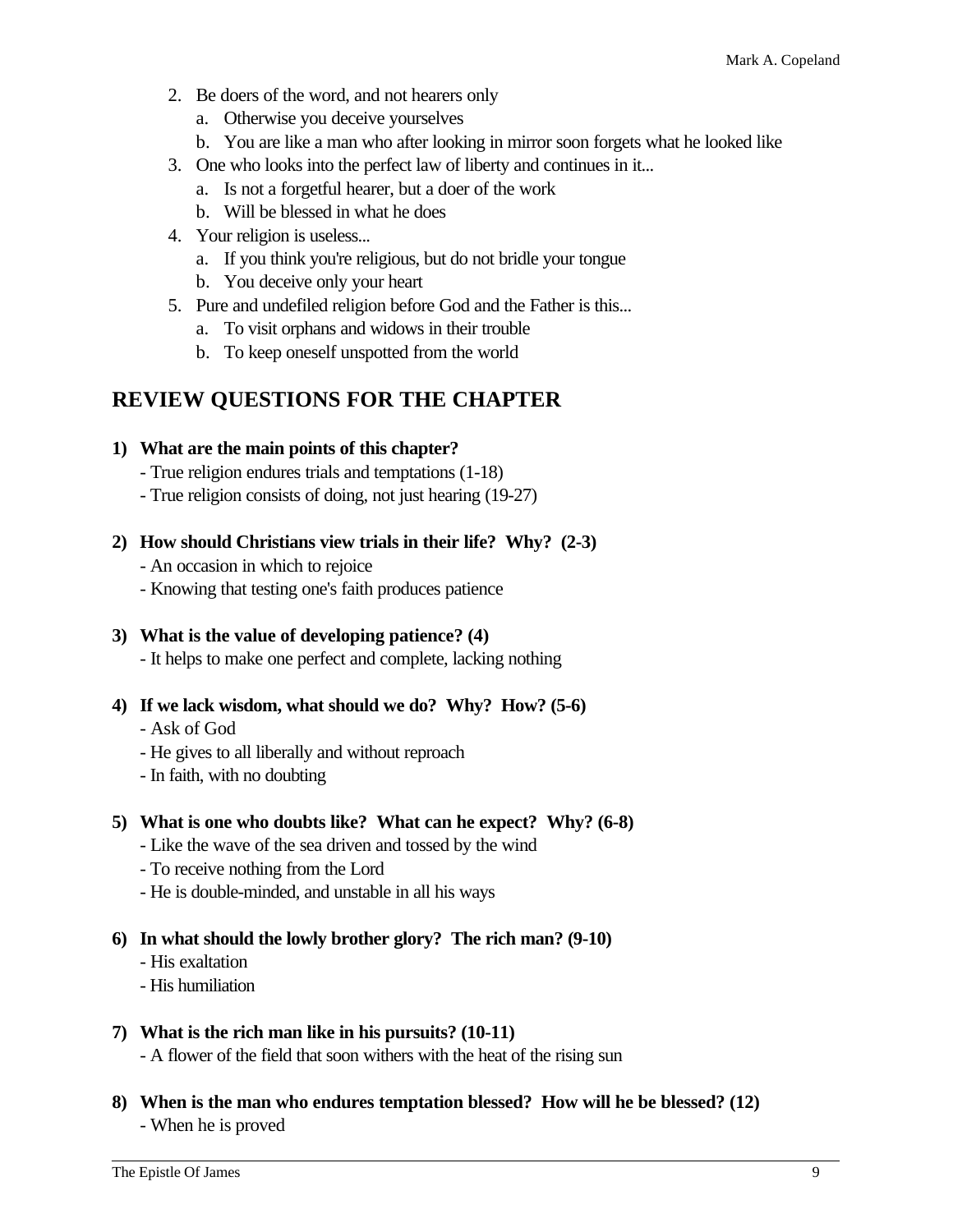- By receiving the crown of life the Lord has promised to those who love Him

**9) What should no one say when they are tempted? Why? (13)**

- "I am tempted by God"; God cannot be tempted by evil, nor does He tempt anyone

#### **10) Then how is one tempted? (14)**

- When drawn away by his own desires and enticed

- **11) When is sin born? What does sin produce when full-grown? (15)** - When desire has conceived and given birth; death
- **12) What is the source of every good gift and every perfect gift? (17)** - From above, coming down from the Father of lights

#### **13) How has God brought us forth (given us birth)? Why did He do this? (18)**

- Of His own will, by the word of truth
- That we might a kind of firstfruits of His creatures
- **14) What does James desire of his "beloved brethren"? (19)**
	- To be swift to hear, slow to speak, slow to wrath

#### **15) Why should one be "slow to wrath"? (20)**

- The wrath of man does not produce the righteousness of God

# **16) What needs to be laid aside? (21)**

- All filthiness and overflow of wickedness

# **17) What needs to be received with meekness? Why? (21)**

- The implanted word; it is able to save your souls

# **18) To avoid deceiving ourselves, what must we be? (22)**

- Doers of the word, and not hearers only

# **19) What is one like who hears the word but does not do it? (23-24)**

- One who looks at himself in a mirror, only to go away and soon forget what he looked like

#### **20) Who will be truly blessed in what they do? (25)**

- He who looks into the perfect law of liberty, and continues in it
- He who is not a forgetful hearer, but a doer of the work

#### **21) Whose religion is useless? (26)**

- The one who thinks he is religious, but does not bridle his tongue and deceives his own heart

# **22) What is pure and undefiled religion before God? (27)**

- To visit orphans and widows in their trouble
- To keep oneself unspotted from the world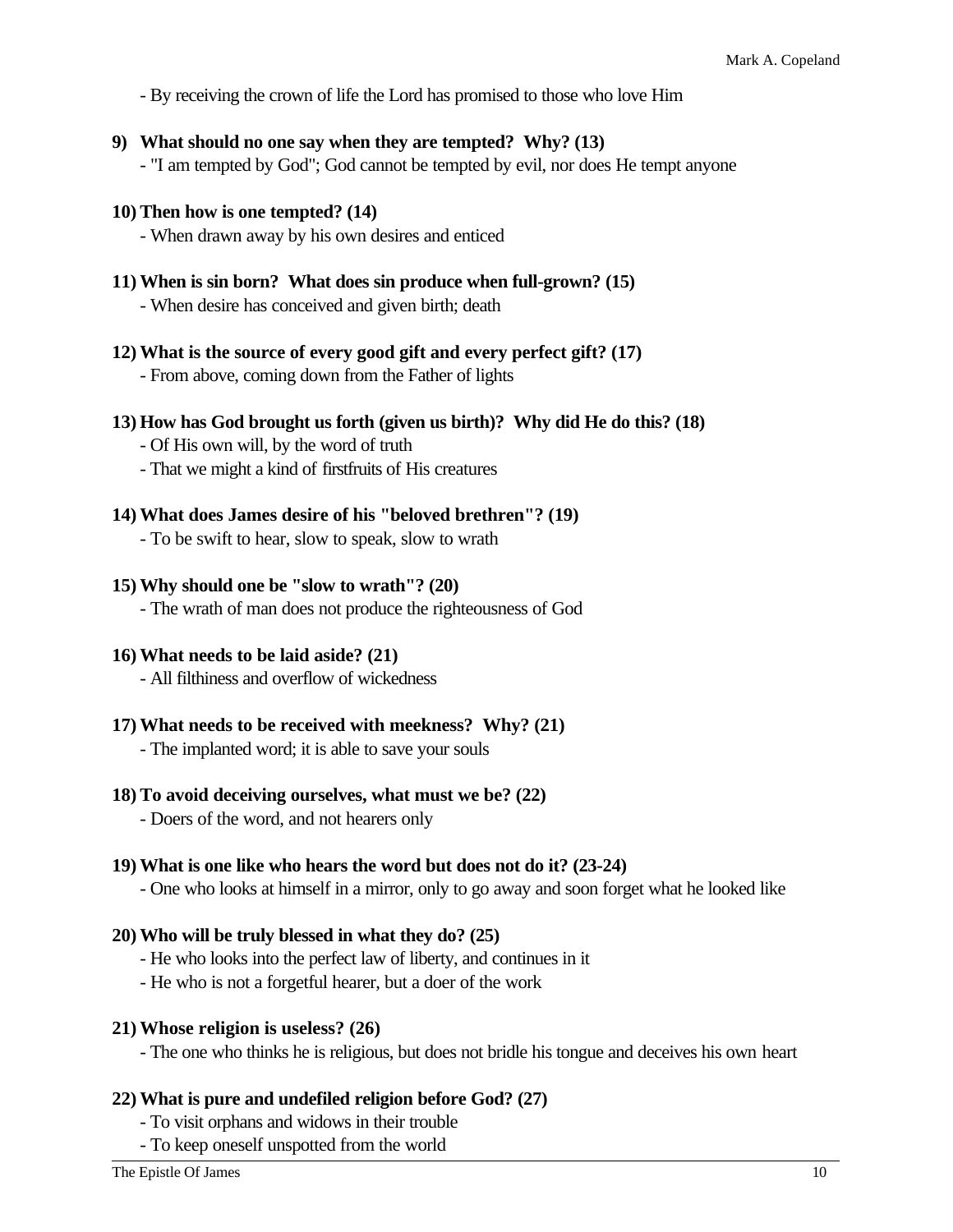# **The Epistle Of James Chapter Two**

# **OBJECTIVES IN STUDYING THIS CHAPTER**

1) To consider the sin and danger of showing personal favoritism

2) To note the folly of faith without works, how that faith without works is a dead faith

# **SUMMARY**

In this chapter we first find a call to hold the faith of Jesus Christ without partiality. Evidently some were displaying favoritism toward the rich in their assemblies, while despising the poor. Showing respect of persons made one a judge with evil thoughts, and James provides several reasons why such prejudice was unbecoming of those who believe in Jesus and worthy of condemnation (**1-13**).

James then addresses the relationship between faith and works, especially the folly of professing faith when unaccompanied by works. Using several examples to make his point, including those of Abraham the friend of God and Rahab the harlot, James declares three times that faith without works is dead (**14-26**).

# **OUTLINE**

# **I. TRUE RELIGION DOES NOT SHOW PARTIALITY (1-13)**

# **A. SUCH AS SHOWING PREFERENCE TO THE RICH (1-3)**

- 1. The faith of our Lord Jesus Christ, the Lord of glory, is not to be held with partiality
- 2. A case in point: showing preference with seating arrangements in the assembly

# **B. REASONS NOT TO SHOW PARTIALITY TOWARD THE RICH (4-13)**

- 1. It makes one a judge with evil thoughts
- 2. Has not God chosen the poor to be rich in faith and heirs of the kingdom?
- 3. Have not the rich oppressed and blasphemed you?
- 4. Does not the royal law call upon us to love our neighbor?
- 5. Partiality will convict us as transgressors, even if we stumble in only one point
- 6. We shall be judged by the law of liberty, in which judgment without mercy is given to those who show no mercy

# **II. TRUE RELIGION SHOWS FAITH THROUGH WORKS (14-26)**

# **A. FAITH WITHOUT WORKS CANNOT SAVE ONE (14-19)**

- 1. What profit is there in faith without works?
	- a. Can such faith save one?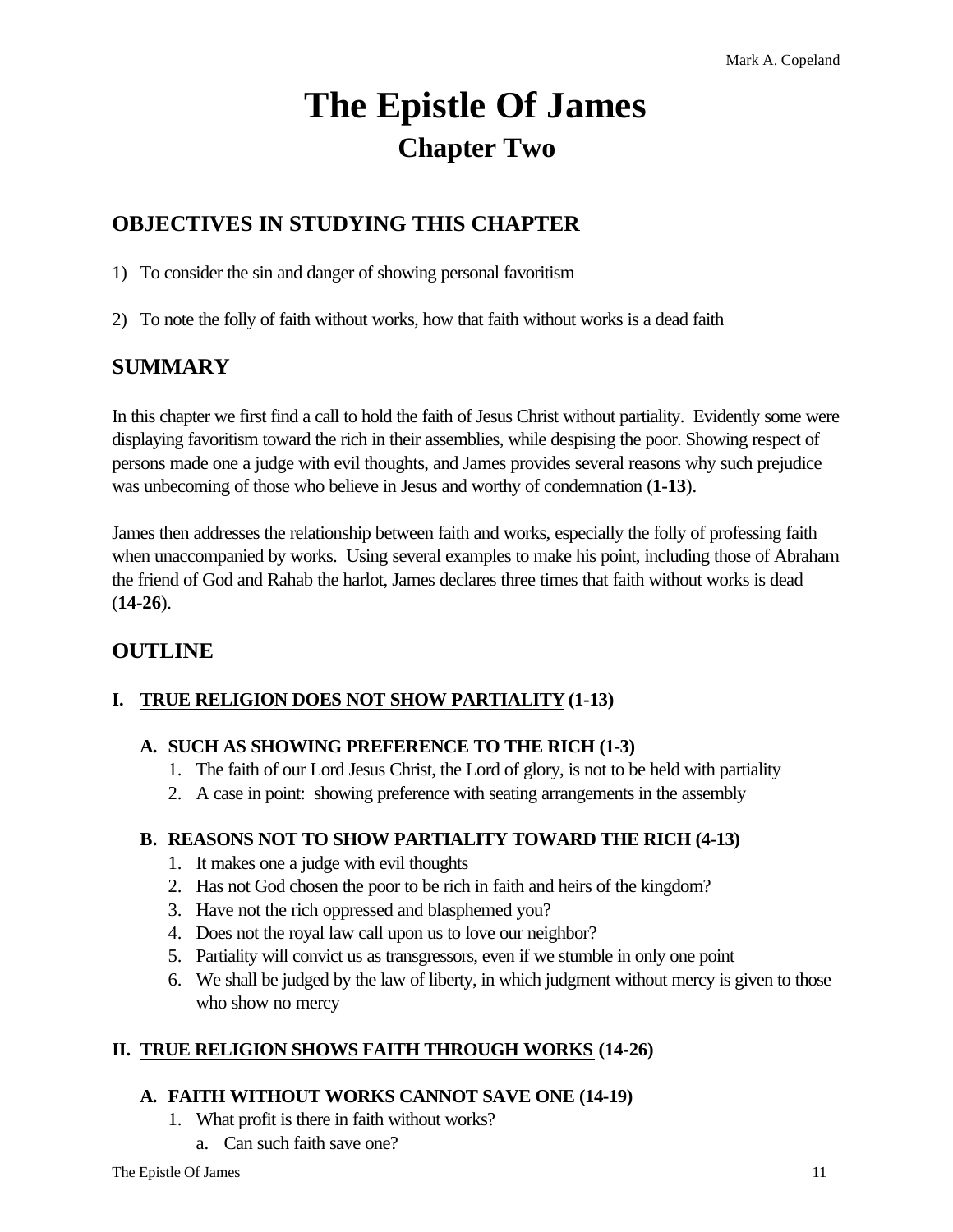- b. Is there any profit to tell a naked and destitute person to be warm and filled, and not give them what they need?
- c. Thus faith by itself, without works, is dead
- 2. Faith is shown by one's works
	- a. It is not enough to claim to have faith
	- b. The devils believe in God, and tremble

#### **B. FAITH WITHOUT WORKS IS DEAD (20-26)**

- 1. As exemplified by Abraham, the friend of God
	- a. Who was justified by works when he offered his son Isaac on the altar
	- b. His faith was working with his works, and by them perfected his faith
	- c. By his works the Scripture was fulfilled that declared him faithful and righteous
- 2. As exemplified by Rahab, the harlot
	- a. Who was justified by works when she hid the spies
	- b. Thus faith without works is dead, just as the body without the spirit is dead

# **REVIEW QUESTIONS FOR THE CHAPTER**

#### **1) What are the main points of this chapter?**

- True religion does not show partiality (1-13)
- True religion shows faith through works (14-26)
- **2) With what is one not to hold the faith of our Lord Jesus? (1)**
	- Partiality, or respect of persons (i.e., prejudice)
- **3) What example does James use to illustrate his point? (2-3)** - Showing preference to a rich man over a poor man in the assembly
- **4) Of what is one guilty when they show partiality? (4)** - Becoming a judge with evil thoughts
- **5) Why should one not show prejudice against the poor? (5)** - God has chosen them to be rich in faith and heirs of the kingdom which He has promised to those who love Him
- **6) What had the rich been doing against those to whom James wrote this epistle? (6-7)** - Oppressing them and dragging them into the courts
	- Blaspheming the noble name by which they were called
- **7) What would be well for them to do? (8)** - To fulfill the royal law: "You shall love your neighbor as yourself"
- **8) What is the consequence of showing partiality? (9)** - Committing sin and being convicted by the law as transgressors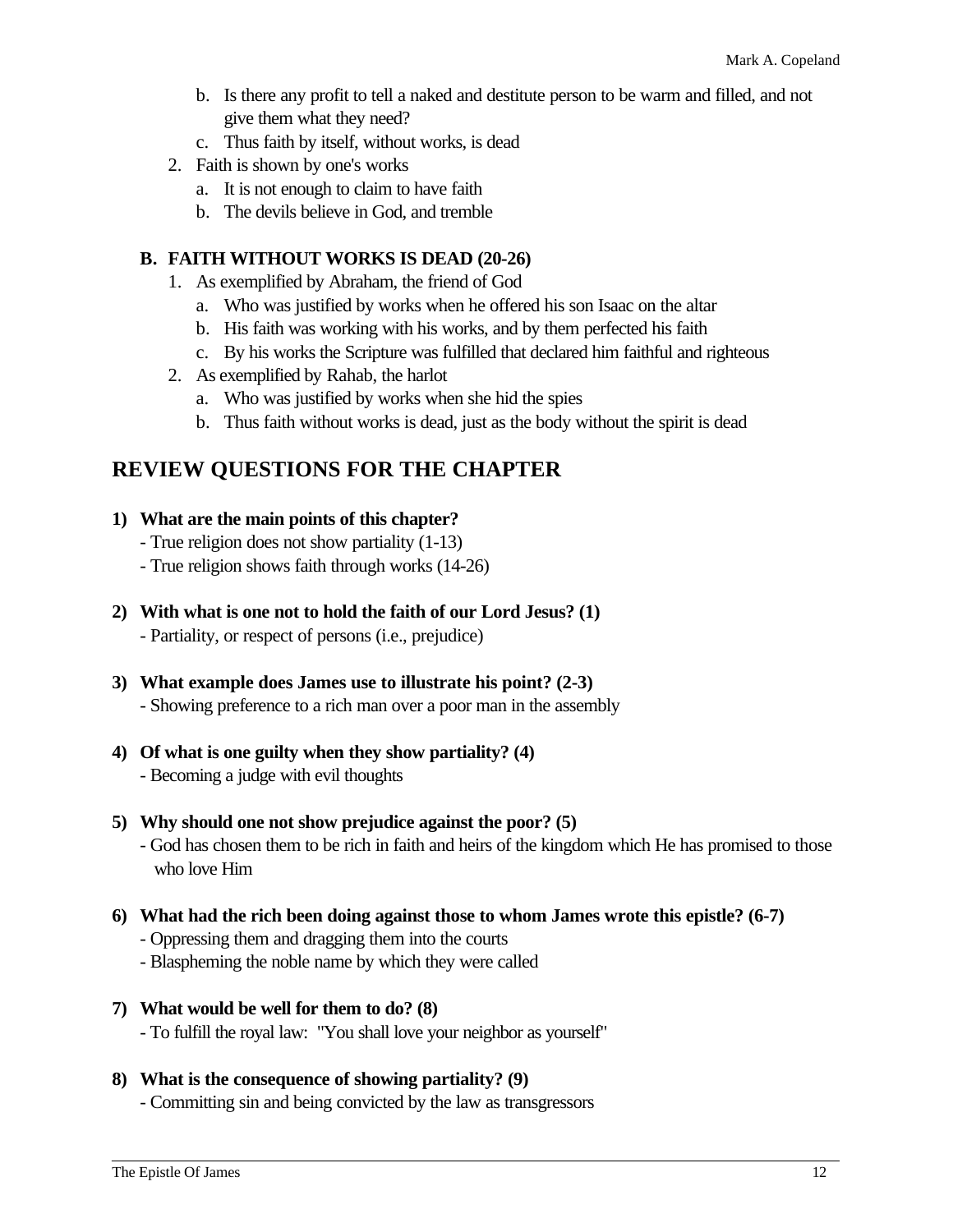#### **9) Of what is one guilty if they stumble in just one point of the law? (10-11)**

- Guilty of all; a transgressor of the law

#### **10) How then should they speak and act? Why? (12-13)**

- As those who will judged by the law of liberty
- Judgment is without mercy to one who shows no mercy, and mercy triumphs over judgment

#### **11) What question does James address next? (14)**

- What does it profit if one says he has faith, but does not have works?

#### **12) What example is given to illustrate the futility of faith without works? (15-16)**

- Telling a naked and hungry person to be warmed and filled, but then do nothing to help

#### **13) What is the condition of faith by itself, without works? (17)**

- It is dead

#### **14) How does James challenge the person who only has faith? (18)**

- Show me your faith without works, and I will show you my faith by works

#### **15) What example does James use next to show the futility of faith only? (19)**

- That of demons, who believe in God

#### **16) How was Abraham justified? When? (21)**

- By works
- When he offered Isaac his son on the altar

#### **17) What was the relation between Abraham's faith and works? (22)**

- Faith was working together with his works
- By works his faith was made perfect

#### **18) What two things were the result of Abraham's works? (23)**

- The Scriptures were fulfilled which said he believed God and it was accounted to him for righteousness

- He was called the friend of God

#### **19) What point did the example of Abraham illustrate? (24)**

- A man is justified by works, and not by faith only

#### **20) What final example does James appeal to? (25)**

- Rahab the harlot, who was justified when she hid the two spies

#### **21) What is James' conclusion regarding faith and works? (26)**

- As the body without the spirit is dead, so faith without works is dead also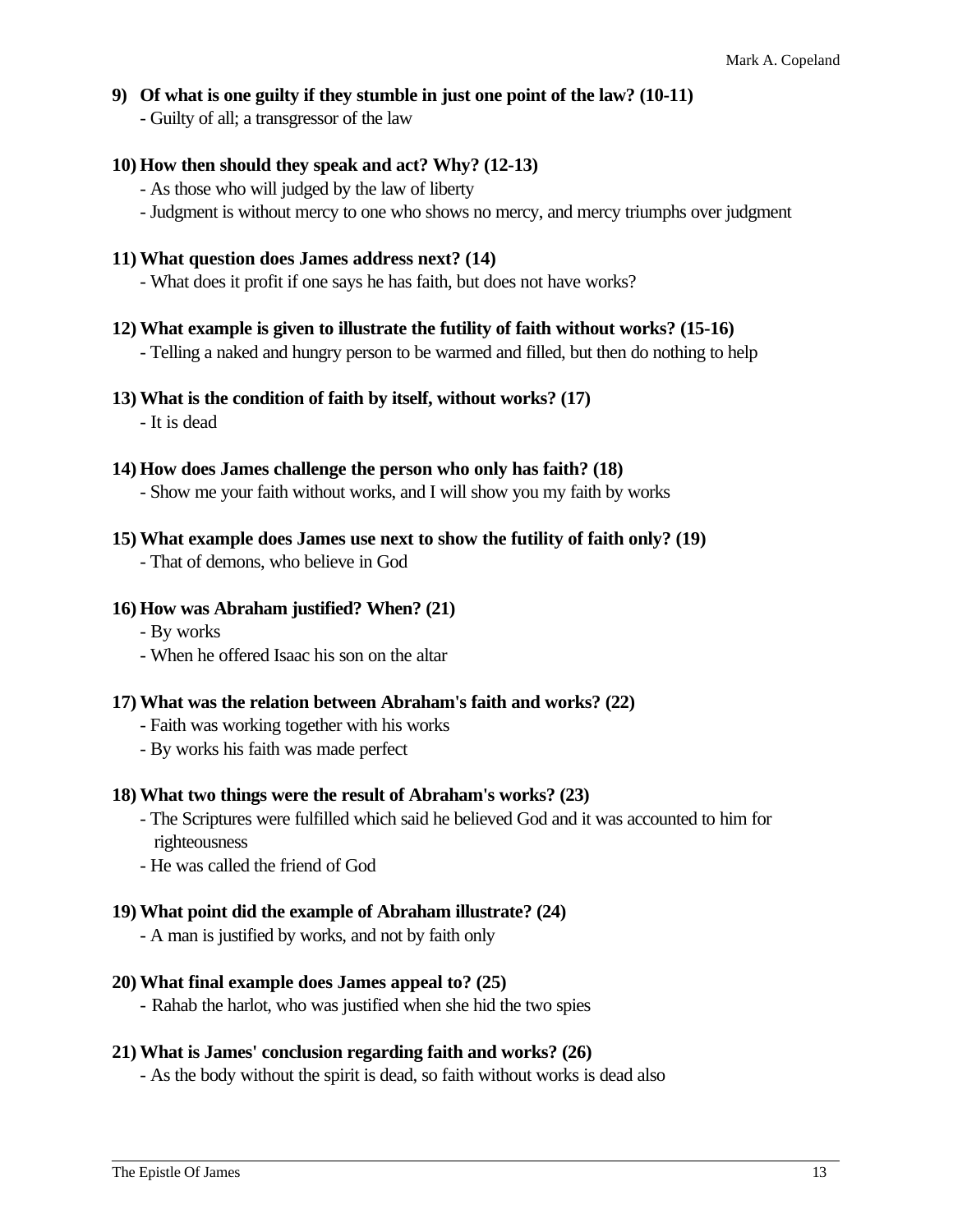# **The Epistle Of James Chapter Three**

# **OBJECTIVES IN STUDYING THIS CHAPTER**

- 1) To appreciate the power and danger of the tongue
- 2) To understand the difference between heavenly wisdom, and that which is earthly, sensual, and demonic

# **SUMMARY**

James begins this chapter with a caution against many becoming teachers. In view of the stricter judgment that awaits teachers, one should be sure they possess the maturity and self-control necessary to control the tongue. James then provides a series of illustrations to demonstrate the power and danger of the tongue, and how we can easily be inconsistent in our use of it (**1-12**).

Perhaps some sought to be teachers so as to appear wise. Yet James writes that wisdom and understanding are to be shown by one's conduct, done in meekness. He then defines and contrasts the difference between two kinds of wisdom. There is wisdom which is earthly that causes confusion and every evil thing. On the other hand, there is wisdom which is heavenly that produces the peaceable fruit of righteousness (**13-18**).

# **OUTLINE**

# **I. TRUE RELIGION CONTROLS THE TONGUE (1-12)**

# **A. CAUTION AGAINST BECOMING TEACHERS (1-2)**

- 1. Teachers shall receive a stricter judgment
- 2. Maturity and self-control are required not to stumble in word

# **B. THE POWER OF THE TONGUE (3-4)**

- 1. Like a bit which controls the horse
- 2. Like a small rudder which directs the ship

# **C. THE DANGER OF THE TONGUE (5-6)**

- 1. A little member which boasts great things
- 2. Like a little fire which kindles a great forest fire
- 3. Indeed, the tongue can be a fire, a world of iniquity
	- a. Capable of defiling the whole body
	- b. Capable of setting on fire the course of nature, being set on fire by hell

# **D. THE DIFFICULTY OF TAMING THE TONGUE (7-12)**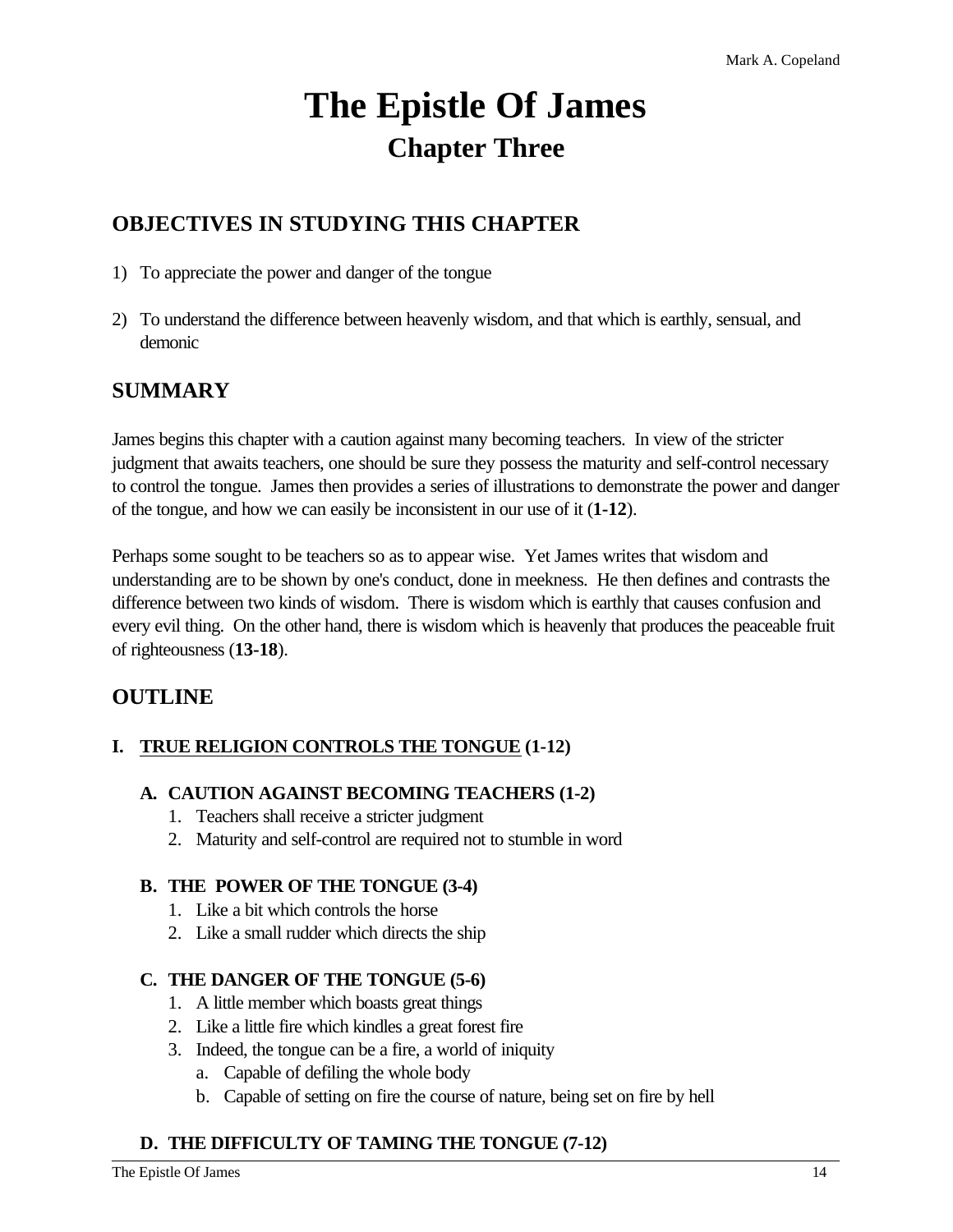- 1. Man can control creatures of land and sea, but not the tongue
- 2. It is an unruly evil, full of deadly poison
- 3. With it we bless God, and then curse man made in His image
	- a. Thus blessing and cursing proceed from the same mouth
	- b. Something which should not be so
		- 1) For no spring sends forth both fresh and salt water
		- 2) Neither does a fig tree bear olives, nor a grapevine bear figs

#### **II. TRUE RELIGION DISPLAYS HEAVENLY WISDOM (13-18)**

#### **A. THE TRUE DISPLAY OF WISDOM AND UNDERSTANDING (13)**

- 1. To be seen in one's conduct
- 2. With works done in meekness

#### **B. THE DISPLAY OF EARTHLY WISDOM (14-16)**

- 1. Full of bitter envy, self-seeking, boasting and lying
- 2. A wisdom not from above, but is earthly, sensual, demonic
- 3. Producing confusion and every evil thing

#### **C. THE DISPLAY OF HEAVENLY WISDOM (17-18)**

- 1. Wisdom from above is first pure, then it is...
	- a. Peaceable, gentle, willing to yield, full of mercy and good fruits
	- b. Without partiality and without hypocrisy
- 2. The fruit of righteousness is produced by peacemakers who sow in peace

# **REVIEW QUESTIONS FOR THE CHAPTER**

- **1) What are the main points of this chapter?**
	- True religion controls the tongue (1-12)
	- True religion displays heavenly wisdom (13-18)
- **2) Why does James caution against many becoming teachers? (1)**
	- Teachers shall receive a stricter judgment
- **3) What is one indication of maturity and self-control? (2)** - The ability to bridle the tongue
- **4) What two illustrations does James use to show the power of the tongue? (3-4)**
	- Like a bit which controls the horse
	- Like a rudder which controls the ship
- **5) What illustration is used to show the danger of the tongue? (5)** - Like a small fire which kindles a large forest fire
- **6) How does James describe the tongue? (6-8)**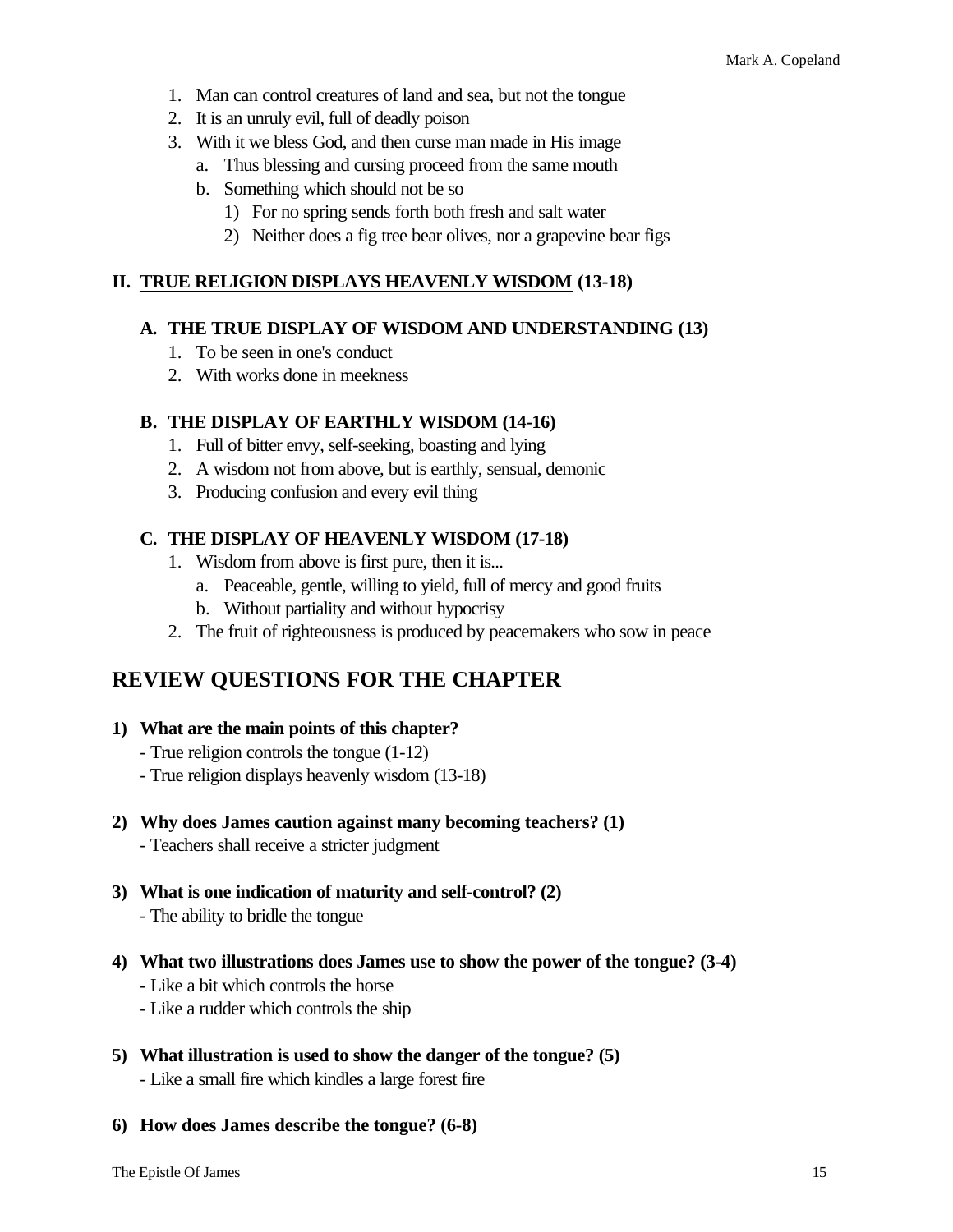- A fire, a world of iniquity
- Set among our members that it defiles the whole body
- Sets on fire the course of nature, being set on fire by hell
- That which no man can tame
- An unruly evil, full of deadly poison
- **7) What example does James use to show how the tongue is often misused? (9-10)** - Blessing God and cursing man who is made in His image
- **8) What illustrations does James provide to show the incongruity of such speech? (11-12)** - A spring does not send forth both fresh and salt (bitter) water - A fig tree does not bear olives, nor a grapevine bear figs
- **9) How is the wise and understanding person to manifest himself? (13)** - By good conduct done in meekness
- **10) What characterizes wisdom that does not descend from above? (14)**
	- Bitter envy and self-seeking, boasting and lying against the truth
- **11) What is the source of such wisdom? (15)**
	- It is earthly, sensual, and demonic
- **12) What exists when there is envy and self-seeking? (16)**
	- Confusion and every evil thing

# **13) What are the qualities of wisdom that is from above? (17)**

- It is first pure
- Then peaceable, gentle, willing to yield, full of mercy and good fruits, without partiality and without hypocrisy

# **14) Who produces the fruit of righteousness? (18)**

- Peacemakers who sow in peace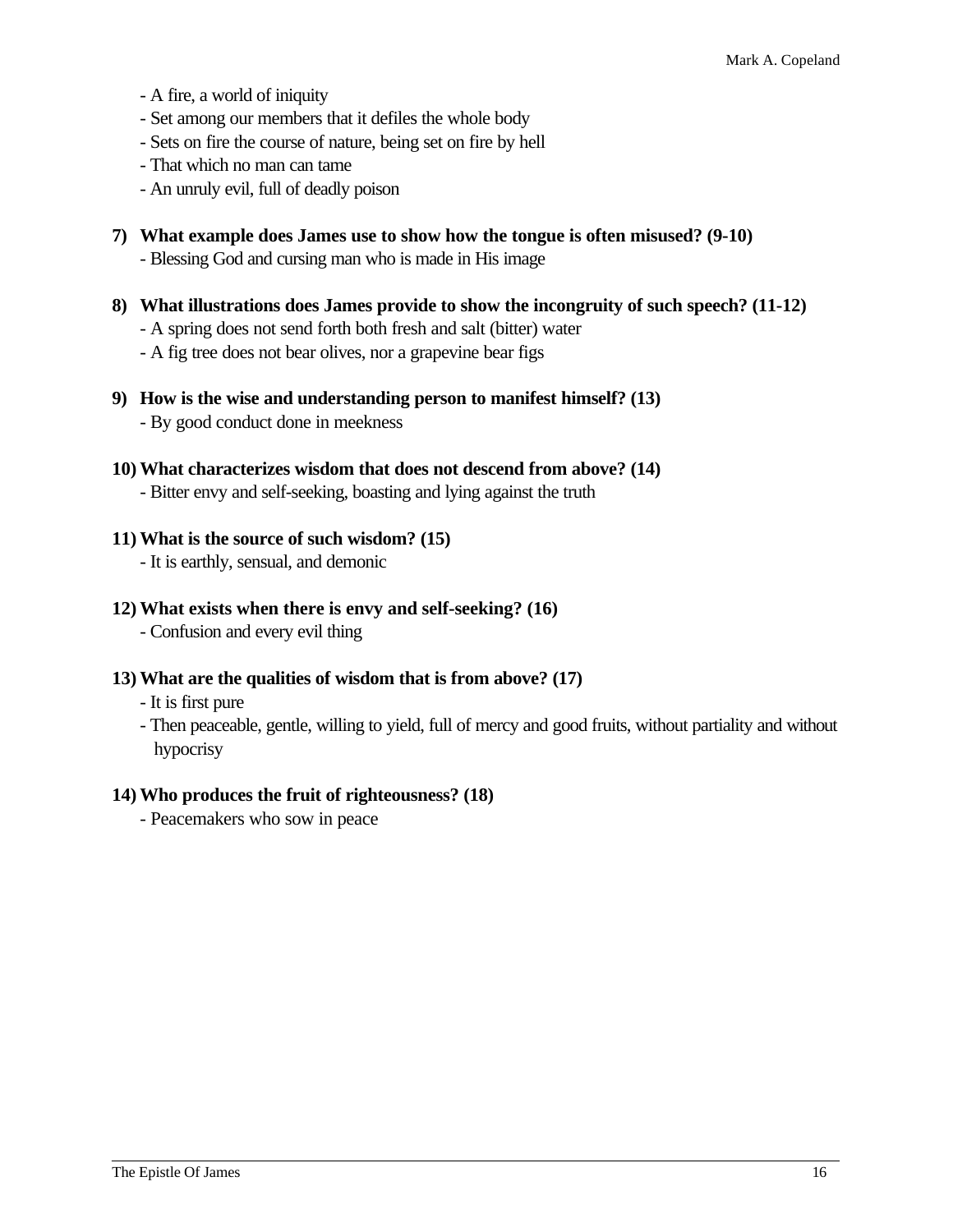# **The Epistle Of James Chapter Four**

# **OBJECTIVES IN STUDYING THIS CHAPTER**

- 1) To gain insight into the source of wars and fighting, even among brethren
- 2) To see the importance and means of befriending God, of not speaking evil of brethren, and planning for the future with the Lord's will in mind

# **SUMMARY**

James asks his readers to consider the source of wars and fights among themselves. He identifies the problem as their own desires for pleasure which war within themselves. Perhaps exaggerating for the sake of emphasis, he describes their lust and coveting (even murder!) for things they do not have and cannot obtain. It renders their prayers fruitless, for they have selfish motives in mind. Sounding like an Old Testament prophet, James charges them with adultery for trying to befriend the world. Becoming a friend of the world leads to enmity with God, who jealously desires us. But if they are willing to humble themselves, God is willing to show more grace (**1-6**).

James therefore counsels them to draw near to God in humble submission, with clean hands, purity of heart, and true contrition. He warns against speaking evil of brethren and judging one another, lest they become judges and not doers of the law. The chapter ends with a call to make plans with the Lord's will in mind, for we have no idea what the morrow holds and life is short. Otherwise we boast in our arrogance and sin when we fail to do what we know is good (**7-17**).

# **OUTLINE**

# **I. TRUE RELIGION DOES NOT BEFRIEND THE WORLD (1-6)**

# **A. THE SOURCE OF WARS AND FIGHTS (1-3)**

- 1. From within, from desires that war in one's members
- 2. Such as lust (envy), murder (hate?), coveting, which do not give what one seeks
- 3. Leading to unanswered prayers, due to selfishness

# **B. FRIENDSHIP WITH THE WORLD IS ENMITY WITH GOD (4-6)**

- 1. Whoever wants to be a friend of the world becomes an enemy of God
- 2. Even as the Scripture warns, and not in vain
- 3. While God resists the proud, He is willing to give grace to the humble

# **II. TRUE RELIGION DRAWS NEAR TO GOD (7-17)**

# **A. BY SUBMITTING TO GOD'S AUTHORITY (7-12)**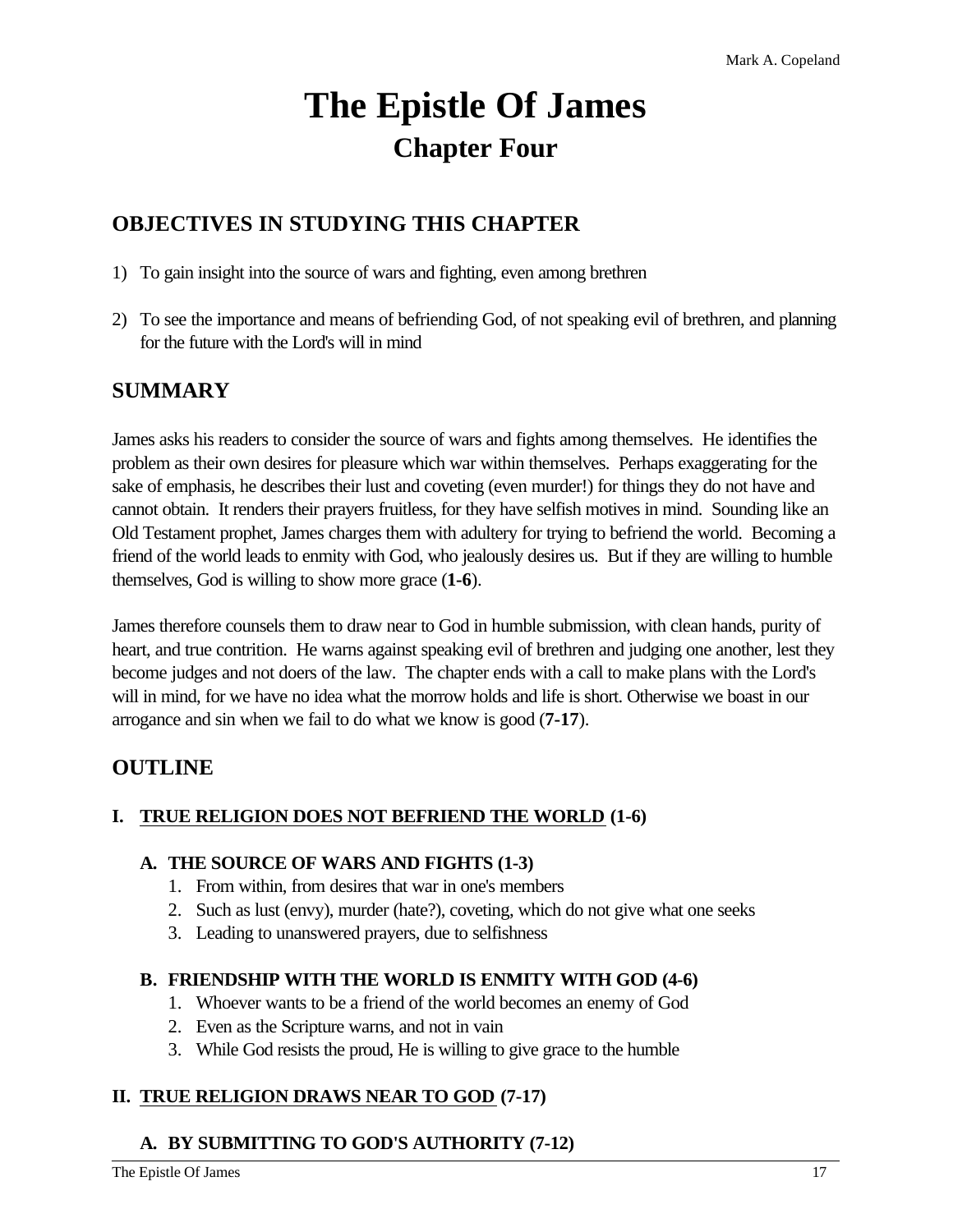- 1. Submit to God, resist the devil and he will flee
- 2. Draw near to God and He will draw near to you
	- a. Cleanse your hands, sinners
	- b. Purify your hearts, double-minded
	- c. Mourn and weep for your sins
	- d. Humble yourself before God, and He will lift you up
- 3. Let God be the Lawgiver and Judge
	- a. Do not speak evil of one another and judge one another
		- 1) Otherwise you speak evil of the law and judge the law
		- 2) Otherwise you are not a doer of the law, but a judge
	- b. When there is really only one Lawgiver who is able to save and destroy

# **B. BY SUBMITTING TO GOD'S WILL (13-17)**

- 1. We should be careful in making plans for the future
	- a. We do not know what will happen tomorrow
	- b. Life is but a vapor that appears for a little while and then vanishes
- 2. Therefore we should acknowledge "If the Lord wills" in our plans
	- a. Otherwise we boast in arrogance, which is evil
	- b. For one to know to do good and not do it, that is sin

# **REVIEW QUESTIONS FOR THE CHAPTER**

#### **1) What are the main points of this chapter?**

- True religion does not befriend the world (1-6)
- True religion draws near to God (7-17)

# **2) Where do wars and fights find their origin? (1-2)**

- Our desires for pleasure that war in our members
- Lusting and coveting for things we do not have and cannot obtain

# **3) Why do some not receive what they ask for? (3)**

- They ask for the wrong reason, e.g., for personal pleasures

# **4) What does James call those who would be a friend of the world? (4)**

- Adulterers and adulteresses
- An enemy of God

#### **5) What possible translations for the Scripture quoted in verse 5?**

- "The Spirit who dwells in us yearns jealously" (NKJV)
- "The spirit that dwelleth in us lusteth to envy" (KJV)
- "the spirit he caused to live in us envies intensely" (NIV)
- "He jealously desires the Spirit which He has made to dwell in us" (NASB)

#### **6) Whom does God resist? To whom does He give more grace? (6)**

- The proud; the humble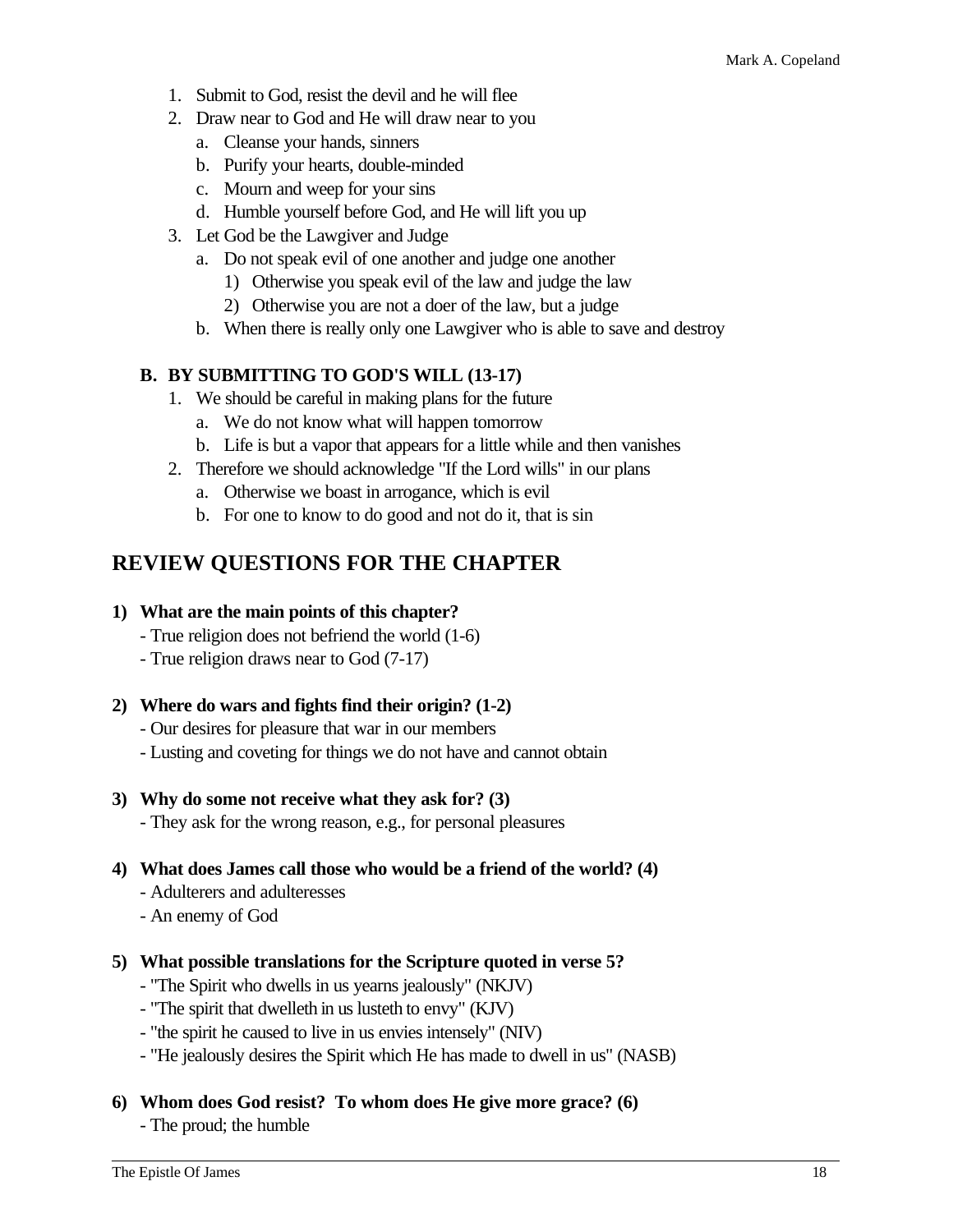# **7) What counsel does James give to those tempted by the world? (7-10)**

- Submit to God
- Resist the devil and he will flee from you
- Draw near to God and He will draw near to you
- Cleanse your hands
- Purify your hearts
- Lament, mourn, and weep
- Let your laughter be turned to mourning and your joy to gloom
- Humble yourselves in the sight of the Lord and He will lift you up

#### **8) Why should one not speak evil of a brother? (11)**

- They then speak evil of the law and judge the law
- They become a judge, rather than a doer of the law

#### **9) What other reasons does James give for not judging one another? (12)**

- There is one Lawgiver who is able to save and destroy
- Who are we to judge another?

#### **10) Why should we be careful about the plans we make? (13-14)**

- We do not know what will happen tomorrow
- Our life is only a vapor that appears for a short while

#### **11) With what qualification can one make plans for the future? (15)**

- If the Lord wills
- **12) Of what is one guilty when plans are made without considering the Lord's will? (16)** - Boasting in one's arrogance

#### **13) Of what is one guilty if they know what is good, but fail to do it? (17)**

- Sin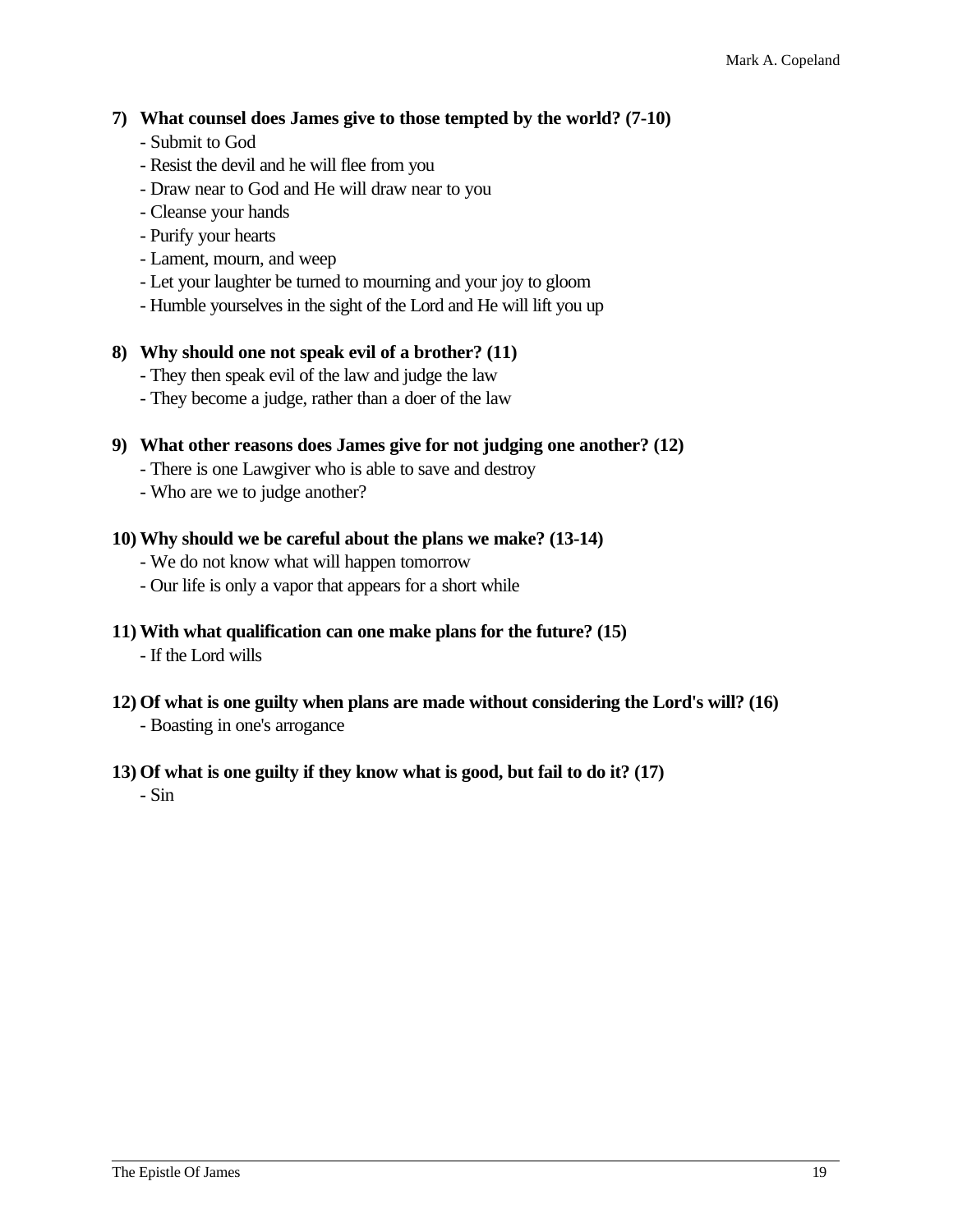# **The Epistle Of James Chapter Five**

# **OBJECTIVES IN STUDYING THIS CHAPTER**

1) To appreciate the need for patience in times of oppression

2) To see the value of prayer and confessing sins in times of sickness

# **SUMMARY**

The final chapter opens with a strong condemnation toward the rich who were oppressing the poor while living in pleasure and luxury. Most likely these were rich unbelievers such as those mentioned earlier (cf.**2:6-7**). The Lord heard the cries of those defrauded, and judgment was to come upon the rich who had condemned and murdered the just. This passage may be an allusion to the destruction of Jerusalem foretold by Jesus in Matthew 24 and fulfilled in A.D. 70. James counsels his brethren to patiently wait for the coming of the Lord, and to establish their hearts. Appealing to the farmer, the prophets, and to Job as examples of patience, he also warns against grumbling against one another and swearing rash oaths (**1-12**).

The last half of the chapter provides a call to prayer and praise. The suffering are to pray, the cheerful are to sing praises, and the sick are to call for the elders of the church. The elders were to pray over the sick and anoint with oil in the name of the Lord. What is uncertain is whether the anointing was sacramental or medicinal (I think the latter, see Review Questions below). In answer to the prayer of faith, the Lord will raise the sick and also forgive sins if they had been committed. In this context James encourages Christians to confess their sins to one another and pray for one another that they may be healed. He reminds them of the value of fervent prayer by the righteous, using Elijah as an example of how God answers prayer providentially. The epistle then closes with a reminder that turning a sinner from the error of his way will save a soul from death and cover a multitude of sins (**13-20**).

# **OUTLINE**

# **I. TRUE RELIGION DISPLAYS PATIENCE UNDER OPPRESSION (1-12)**

# **A. GOD'S ANGER AT RICH OPPRESSORS (1-6)**

- 1. The rich are called to weep and howl for the miseries to come upon them
	- a. Their riches are corrupted
	- b. Their garments are moth-eaten
	- c. Their gold and silver are corroded
		- 1) Which will be a witness against them
		- 2) Which will eat their flesh like fire
	- d. They have heaped up treasure in the last days
- 2. The reasons for God's anger against the rich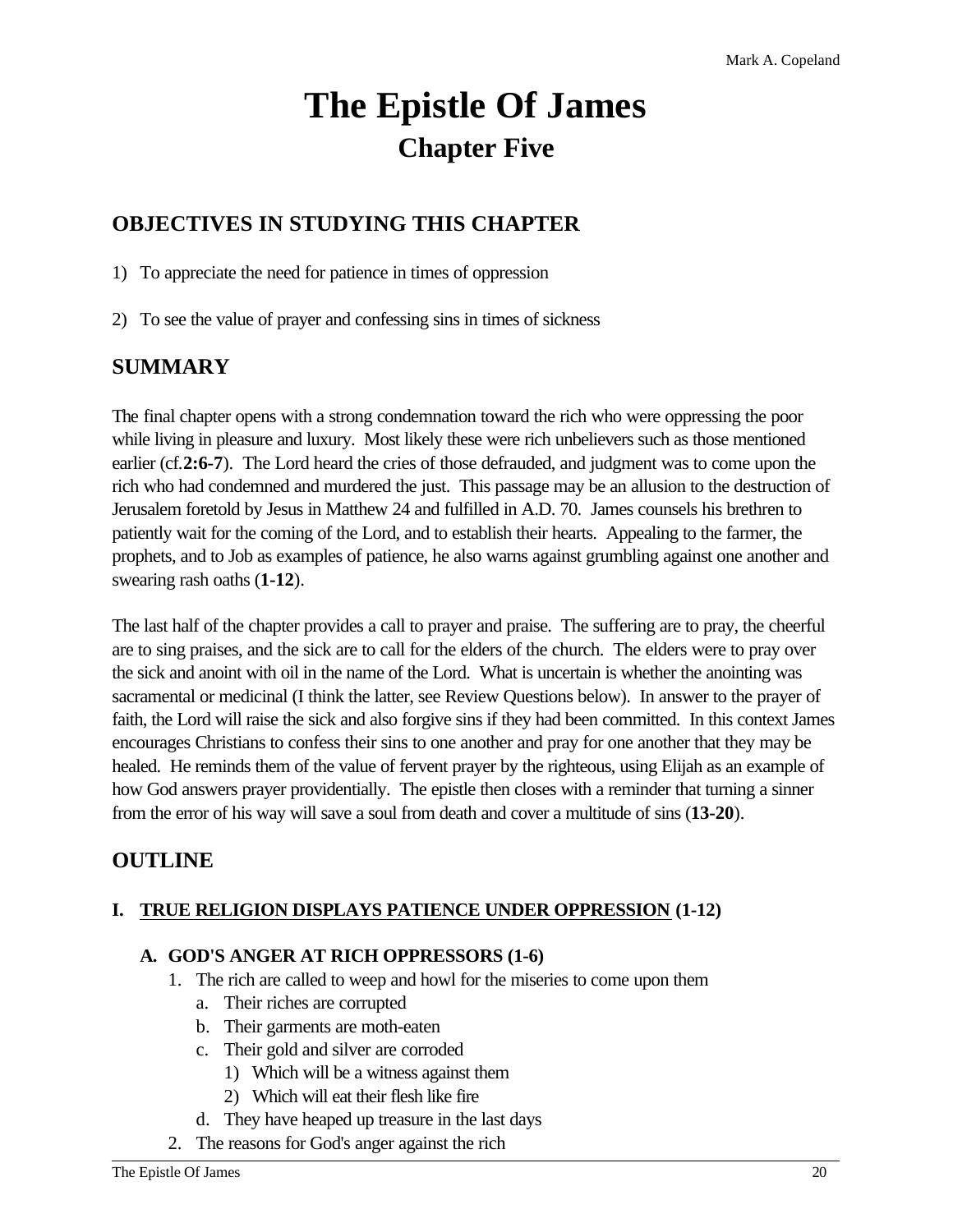- a. They have defrauded the laborers who mowed their fields
	- 1) Keeping back wages owed them
	- 2) The cries of the reapers have been heard by the Lord of Sabaoth (Hosts)
- b. They have lived in pleasure and luxury, fattening their hearts in a day of slaughter
- c. They have condemned and murdered the just who does not resist them

# **B. A CALL FOR PATIENCE UNDER OPPRESSION (7-12)**

- 1. Be patient until the coming of the Lord
	- a. Consider the patience of the farmer
	- b. Establish your hears, for the coming of the Lord is at hand
- 2. Do not grumble against one another
	- a. Lest you be condemned
	- b. The Judge is standing at the door
- 3. Remember the examples of suffering and patience
	- a. Such as the prophets who spoke in the name of the Lord and are blessed for their endurance
	- b. Such as the perseverance of Job, to whom the Lord proved very compassionate and merciful at the end
- 4. Above all, do not swear (make rash oaths)
	- a. Either by heaven or by earth or with any other oath
	- b. Let your "Yes" mean "Yes," and your "No" mean "No"
	- c. Lest you fall into judgment

# **II. TRUE RELIGION BLESSED THROUGH PRAYER, SINGING, AND CONCERN FOR THE ERRING (13-20)**

# **A. THE BLESSING OF PRAYER AND SONG (13-18)**

- 1. If anyone is suffering, let him pray
- 2. If anyone is cheerful, let him sing psalms
- 3. If anyone is sick, let him call for the elders of the church
	- a. Let them pray over him, anointing him with oil in the name of the Lord
	- b. The prayer of faith will save (heal) the sick, and the Lord will raise him up
	- c. If he has committed sins, he will be forgiven
	- d. Confess your trespasses to one another and pray for one another
		- 1) That you may be healed
		- 2) For the effective, fervent prayer of a righteous man avails much
			- a) The example of Elijah, a man with a nature like ours
			- b) He prayed that it would not rain, and no rain fell for three years
			- c) He prayed again, the heaven gave rain, and the earth produced its fruit

# **B. THE BLESSING OF LOVE FOR ERRING BRETHREN (19-20)**

- 1. He who turns back one who wanders from the truth will save a soul from death
- 2. He who turns a sinner from the error of his way will cover a multitude of sins

# **REVIEW QUESTIONS FOR THE CHAPTER**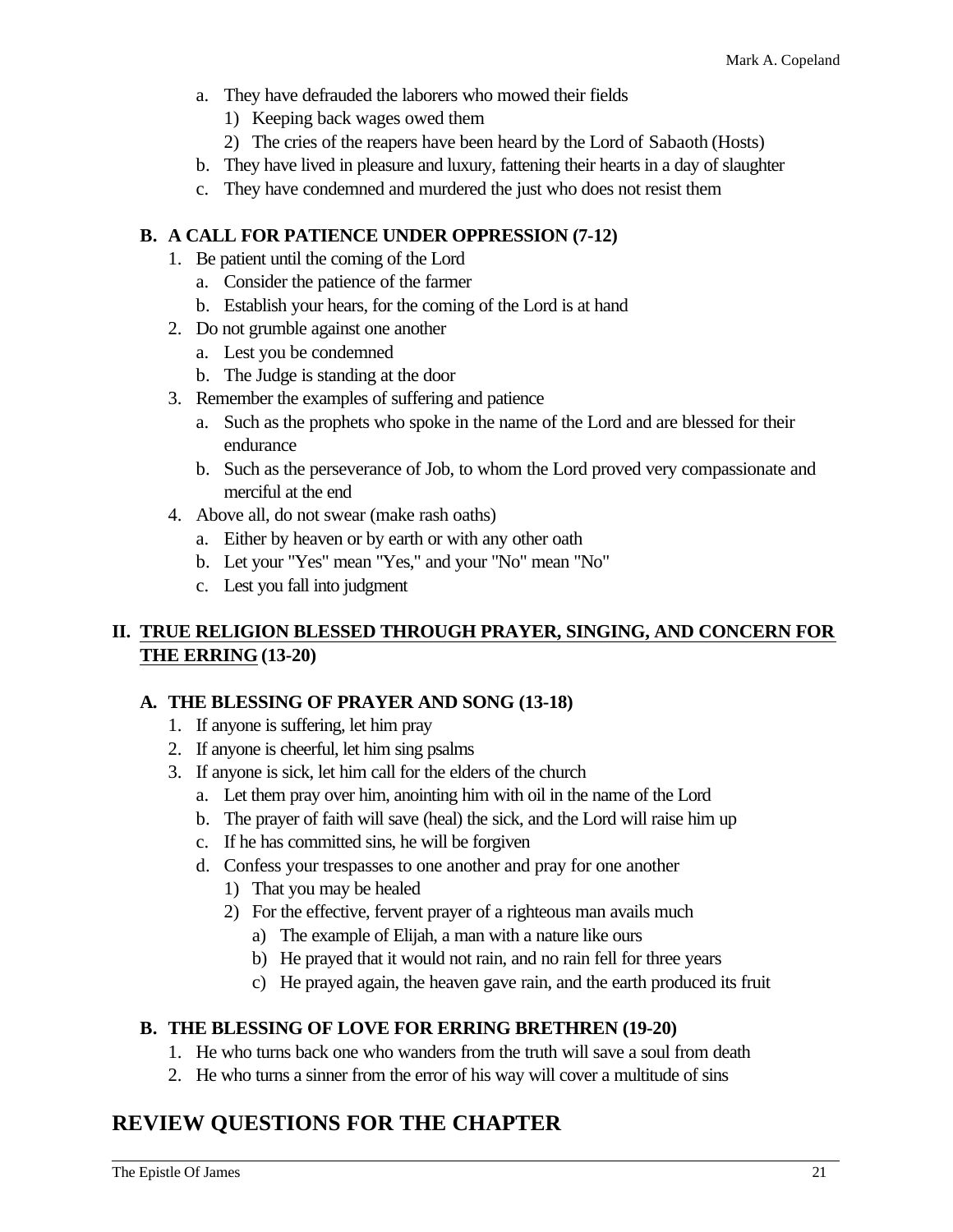#### **1) What are the main points of this chapter?**

- True religion displays patience under oppression (1-12)
- True religion blessed through prayer, singing, and concern for the erring (13-20)

#### **2) Who is being condemned in verses 1-6 of this chapter? (1)**

- Those who are rich (probably unbelievers who had been oppressing Christians, cf. Ja 2:6-7)

#### **3) What sort of miseries were to come upon them? (1-3)**

- Their riches are to be corrupted, their garments moth-eaten
- Their gold and silver will be corroded, and serve as a witness against them
- Such corrosion will eat their flesh like fire

#### **4) Why is God so angry at these rich? (3-6)**

- They have heaped up treasure in the last days
- They have defrauded their workers by keeping back what is owed them
- They have lived in pleasure and luxury, fattening their hearts
- They have condemned and murdered the just, who does not resist them

#### **5) What are the Christians to do in response to such oppression? (7-12)**

- Be patient until the coming of the Lord
- Establish their hearts, for the coming of the Lord is at hand
- Don't grumble against one another, for the Judge is standing at the door
- Do not swear (make rash oaths), but let their "yes" be "yes" and their "no" mean "no"

#### **6) What three examples does James provide to encourage patience? (7-11)**

- The farmer who waits patiently for the precious fruit of the earth
- The prophets who spoke in the name of the Lord
- The perseverance of Job

#### **7) What does James encourage one to do when suffering? When cheerful? (13)**

- To pray when suffering
- To sing praises when cheerful

#### **8) What is one who is sick to do? (14)**

- Call for the elders of the church

#### **9) What are they to do? (14)**

- Pray over the sick, anointing with oil in the name of the Lord

#### **10)Is "anointing with oil" sacramental or medicinal?**

- "Some commentators consider this anointing with oil to be a sacramental anointing, but others consider it a medicinal anointing. In defense of the medicinal anointing, Burdick wrote the following: `There are a number of reasons for understanding this application of oil as medicinal rather than sacramental. The word aleipsantes ("anoint") is not the usual word for sacramental or ritualistic anointing. James could have used the verb chrio if that had been what he had in mind.